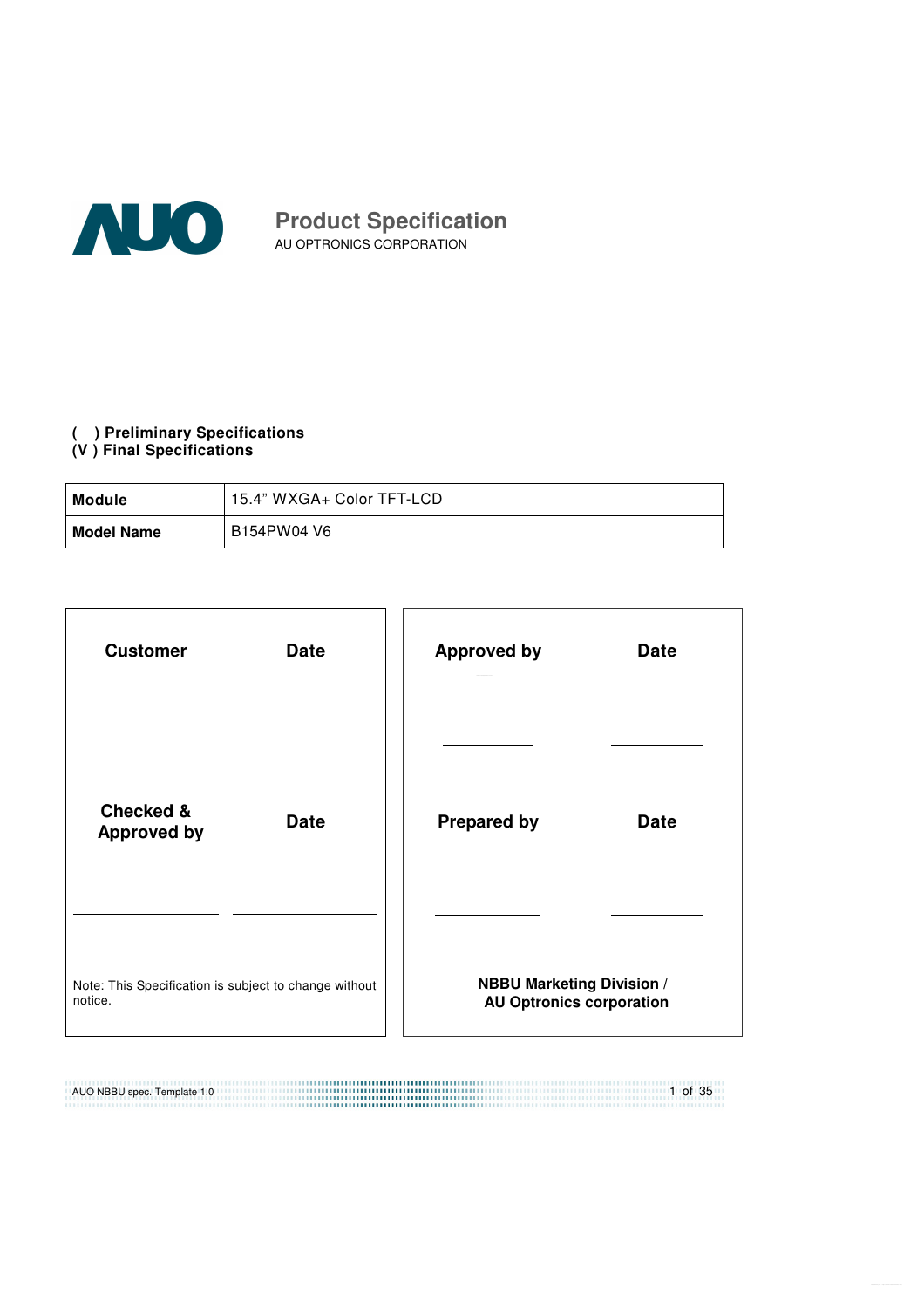

AUO NBBU spec. Template 1.0

**Product Specification** 

# **Contents**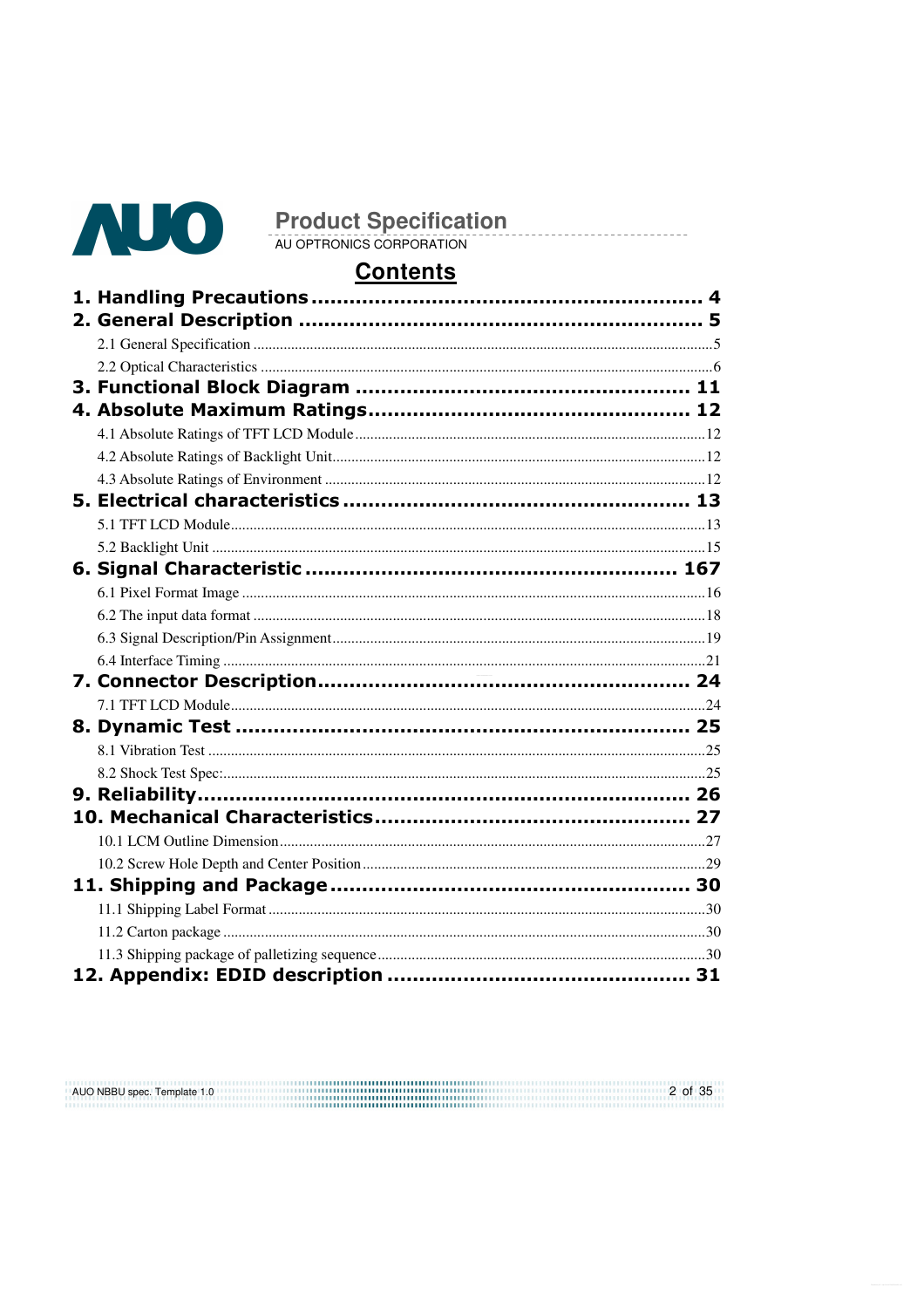

AU OPTRONICS CORPORATION

# **Record of Revision**

|     | <b>Version and Date</b> | Old description<br>Page |                            | <b>New Description</b> | Remark |
|-----|-------------------------|-------------------------|----------------------------|------------------------|--------|
| 0.1 | 2007/12/7               | All                     | First Edition for Customer |                        |        |
|     |                         |                         |                            |                        |        |
|     |                         |                         |                            |                        |        |
|     |                         |                         |                            |                        |        |
|     |                         |                         |                            |                        |        |
|     |                         |                         |                            |                        |        |
|     |                         |                         |                            |                        |        |
|     |                         |                         |                            |                        |        |
|     |                         |                         |                            |                        |        |
|     |                         |                         |                            |                        |        |
|     |                         |                         |                            |                        |        |

AUO NBBU spec. Template 1.0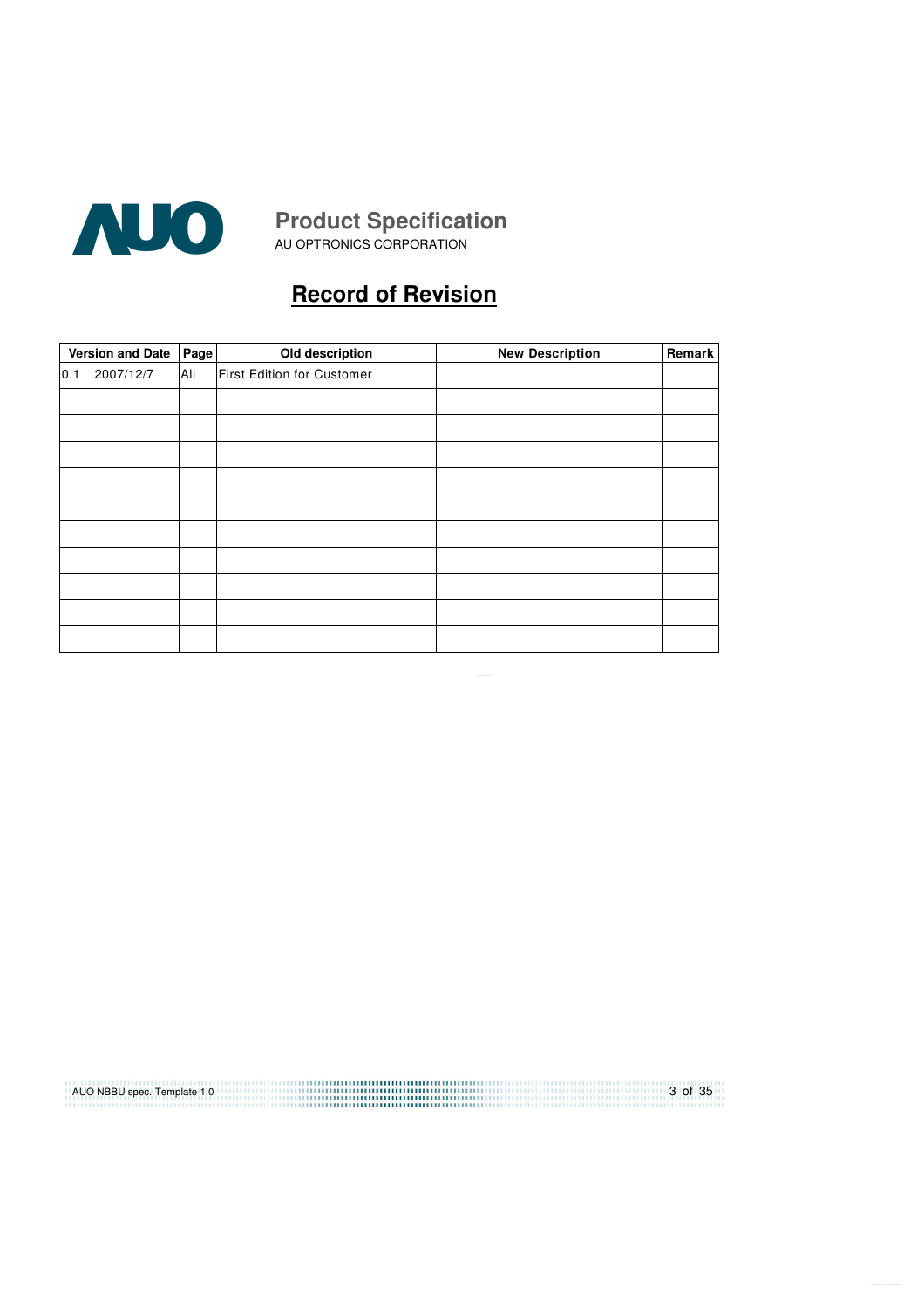

AU OPTRONICS CORPORATION

#### **1. Handling Precautions**

- 1) Since front polarizer is easily damaged, pay attention not to scratch it.
- 2) Be sure to turn off power supply when inserting or disconnecting from input connector.
- 3) Wipe off water drop immediately. Long contact with water may cause discoloration or spots.
- 4) When the panel surface is soiled, wipe it with absorbent cotton or other soft cloth.
- 5) Since the panel is made of glass, it may break or crack if dropped or bumped on hard surface.
- 6) Since CMOS LSI is used in this module, take care of static electricity and insure human earth when handling.
- 7) Do not open nor modify the Module Assembly.
- 8) Do not press the reflector sheet at the back of the module to any directions.
- 9) In case if a Module has to be put back into the packing container slot after once it was taken out from the container, do not press the center of the LED lamp Reflector edge. Instead, press at the far ends of the LED lamp Reflector edge softly. Otherwise the TFT Module may be damaged.
- 10) At the insertion or removal of the Signal Interface Connector, be sure not to rotate nor tilt the Interface Connector of the TFT Module.
- 11) After installation of the TFT Module into an enclosure (Notebook PC Bezel, for example), do not twist nor bend the TFT Module even momentary. At designing the enclosure, it should be taken into consideration that no bending/twisting forces are applied to the TFT Module from outside. Otherwise the TFT Module may be damaged.
- 12) Small amount of materials having no flammability grade is used in the LCD module. The LCD module should be supplied by power complied with requirements of Limited Power Source (IEC60950 or UL1950), or be applied exemption.
- 13) The LCD module is designed so that the LED in it is supplied by Limited Current Circuit (IEC60950 or UL1950). Do not connect the LED in Hazardous Voltage Circuit.

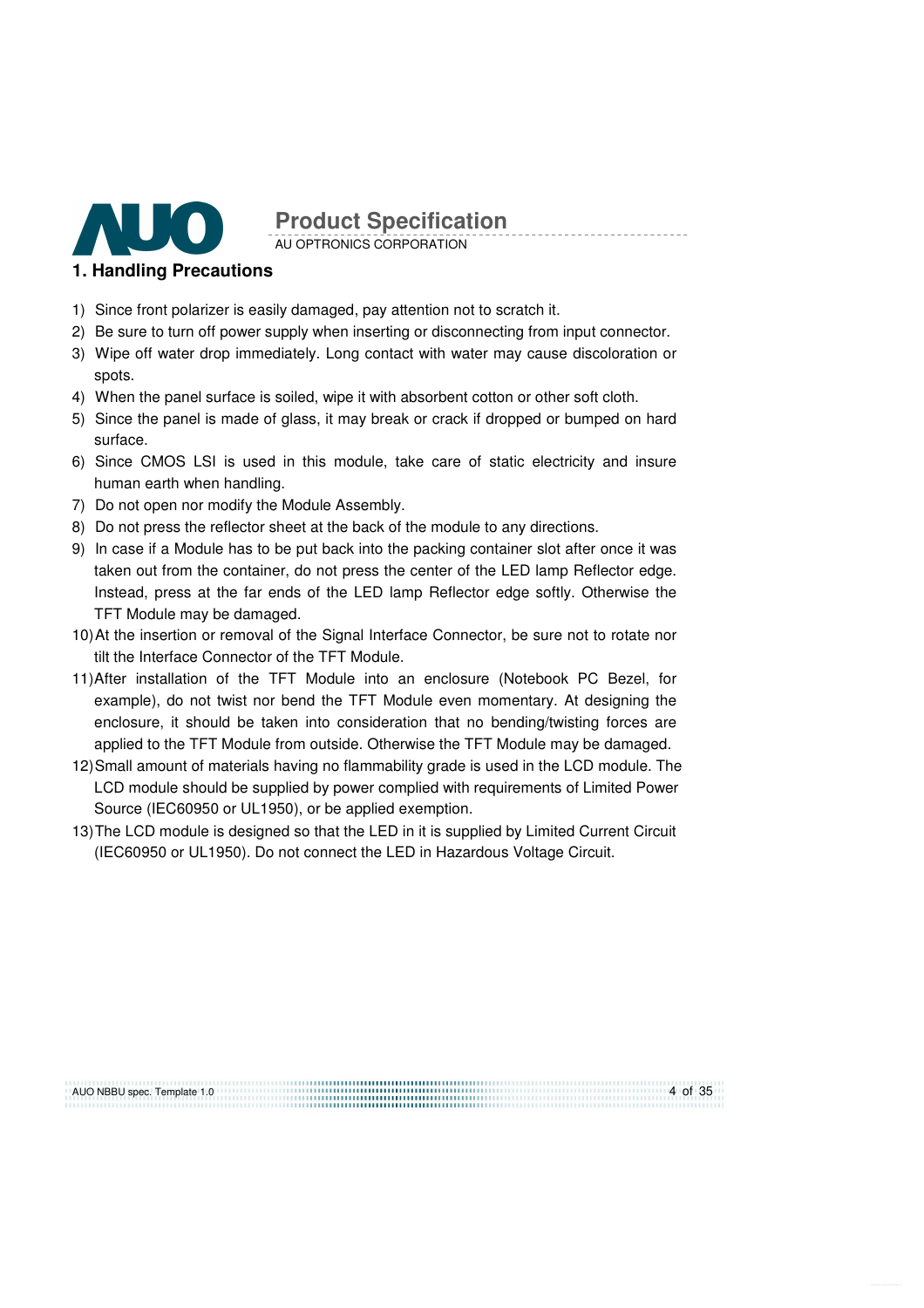

AU OPTRONICS CORPORATION

## **2. General Description**

B154PW04 V6 is a Color Active Matrix Liquid Crystal Display composed of a TFT LCD panel, a driver circuit, and backlight system. The screen format is intended to support the WXGA+ (1440(H) x 900(V)) screen and 262k colors (RGB 6-bits data driver) without backlight inverter. All input signals are LVDS interface compatible.

B154PW04 V6 is designed for a display unit of notebook style personal computer and industrial machine.

## **2.1 General Specification**

The following items are characteristics summary on the table at 25  $\degree$ C condition:

| <b>Items</b>                | <b>Unit</b> | <b>Specifications</b>                   |              |       |     |  |
|-----------------------------|-------------|-----------------------------------------|--------------|-------|-----|--|
| Screen Diagonal             | [mm]        | 391 (15.4W")                            |              |       |     |  |
| Active Area                 | [mm]        | 331.560 (H) X 207.225 (V)               |              |       |     |  |
| Pixels H x V                |             | 1440x3(RGB) x 900                       |              |       |     |  |
| <b>Pixel Pitch</b>          | [mm]        | 0.23025X0.23025                         |              |       |     |  |
| <b>Pixel Format</b>         |             | R.G.B. Vertical Stripe                  |              |       |     |  |
| Display Mode                |             | Normally White                          |              |       |     |  |
| White Luminance (ILED=19mA) | [ $cd/m2$ ] | 300 typ.(160 points average)            |              |       |     |  |
| Note: ILED is lamp current  |             | 270 min.(160 points average)<br>(Note1) |              |       |     |  |
| Luminance Uniformity        |             | 2 max. (160 points)                     |              |       |     |  |
| Contrast Ratio              |             | 500 typ                                 |              |       |     |  |
| Response Time               | [ms]        | 16 typ                                  |              |       |     |  |
| Nominal Input Voltage VDD   | [Volt]      | $+3.3$ typ.                             |              |       |     |  |
| <b>Power Consumption</b>    | [Watt]      | 5.8 max.                                |              |       |     |  |
| Weight                      | [Grams]     | 450 max.                                |              |       |     |  |
| <b>Physical Size</b>        | [mm]        |                                         | $\mathbf{L}$ | W     | T   |  |
|                             |             | Max                                     | 344.3        | 222.3 | 6.1 |  |
|                             |             | Typical                                 | 344.0        | 222.0 |     |  |
|                             |             | Min                                     | 343.7        | 221.7 |     |  |
| <b>Electrical Interface</b> |             | Dual channel LVDS                       |              |       |     |  |
| <b>Surface Treatment</b>    |             | Anti-Glare, Hardness 3H,                |              |       |     |  |

AUO NBBU spec. Template 1.0 ................................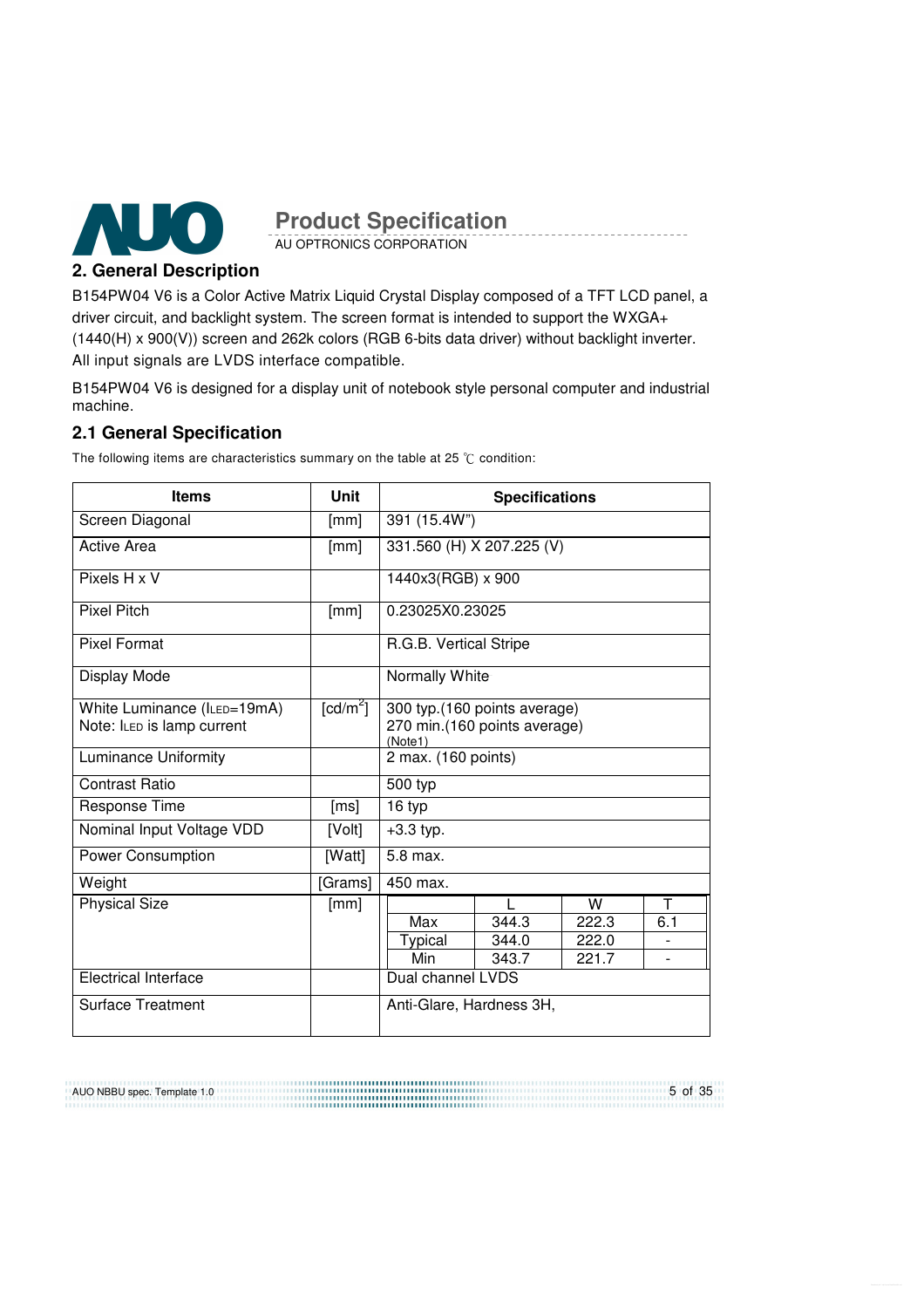

|                         | AU OPTRONICS CORPORATION |                         |  |  |  |  |  |
|-------------------------|--------------------------|-------------------------|--|--|--|--|--|
| <b>Support Color</b>    |                          | 262K colors (RGB 6-bit) |  |  |  |  |  |
|                         |                          |                         |  |  |  |  |  |
| Temperature Range       |                          |                         |  |  |  |  |  |
| Operating               | $\binom{0}{c}$           | 0 to $+50$              |  |  |  |  |  |
| Storage (Non-Operating) | i°ci                     | $-25$ to $+65$          |  |  |  |  |  |
| RoHS Compliance         |                          | RoHS Compliance         |  |  |  |  |  |
|                         |                          |                         |  |  |  |  |  |

# **2.2 Optical Characteristics**

The optical characteristics are measured under stable conditions at 25 $\degree$ C (Room Temperature) :

| <b>Item</b>                                        | <b>Unit</b>          | <b>Conditions</b>                 | Min.  | Typ.  | Max.         | <b>Note</b>    |
|----------------------------------------------------|----------------------|-----------------------------------|-------|-------|--------------|----------------|
| <b>White Luminance</b><br>ILED=19mA                | [cd/m <sup>2</sup> ] | 160 points average                | 270   | 300   |              | 1, 4, 5.       |
|                                                    | [degree]             | Horizontal<br>(Right)             | 60    | 65    |              |                |
| <b>Viewing Angle</b>                               | [degree]             | $CR = 10$<br>(Left)               | 60    | 65    |              |                |
|                                                    | [degree]             | <b>Vertical</b>                   | 50    | 55    |              | 9              |
|                                                    | [degree]             | (Upper)<br>$CR = 10$<br>(Lower)   | 60    | 65    |              |                |
| Luminance<br><b>Uniformity</b>                     |                      | 160 Points                        | ۰     |       | $\mathbf{2}$ | 1, 2, 4        |
| <b>WNU</b>                                         |                      | Any one point<br>amoung160 Points |       |       | $\mathbf{2}$ | 1, 2, 4        |
| <b>CR: Contrast Ratio</b>                          |                      |                                   | 400   | 500   | ٠            | 1, 4, 6        |
| <b>Cross talk</b>                                  | $\%$                 |                                   |       |       | 4            | $\overline{7}$ |
|                                                    | [msec]               | <b>Rising</b><br>ä,               |       | 8     | 12           |                |
| <b>Response Time</b>                               | [msec]               | <b>Falling</b>                    | ۰     | 23    | 28           | 8              |
|                                                    | [msec]               | Rising + Falling                  |       | 31    | 40           |                |
|                                                    |                      | <b>Red x</b>                      | 0.580 | 0.600 | 0.620        |                |
|                                                    |                      | Red y                             | 0.325 | 0.345 | 0.365        |                |
|                                                    |                      | Green x                           | 0.300 | 0.320 | 0.340        |                |
| <b>Chromaticity of color</b><br><b>Coordinates</b> |                      | Green y                           | 0.535 | 0.555 | 0.575        |                |
| (CIE 1931)                                         |                      | <b>Blue x</b>                     | 0.130 | 0.150 | 0.170        | 1,3,4          |
|                                                    |                      | Blue y                            | 0.100 | 0.120 | 0.140        |                |
|                                                    |                      | White x                           | 0.293 | 0.313 | 0.333        |                |
|                                                    |                      | White y                           | 0.309 | 0.329 | 0.349        |                |
| <b>NTSC</b>                                        | %                    | <b>CIE 1931</b>                   |       | 45    |              |                |

AUO NBBU spec. Template 1.0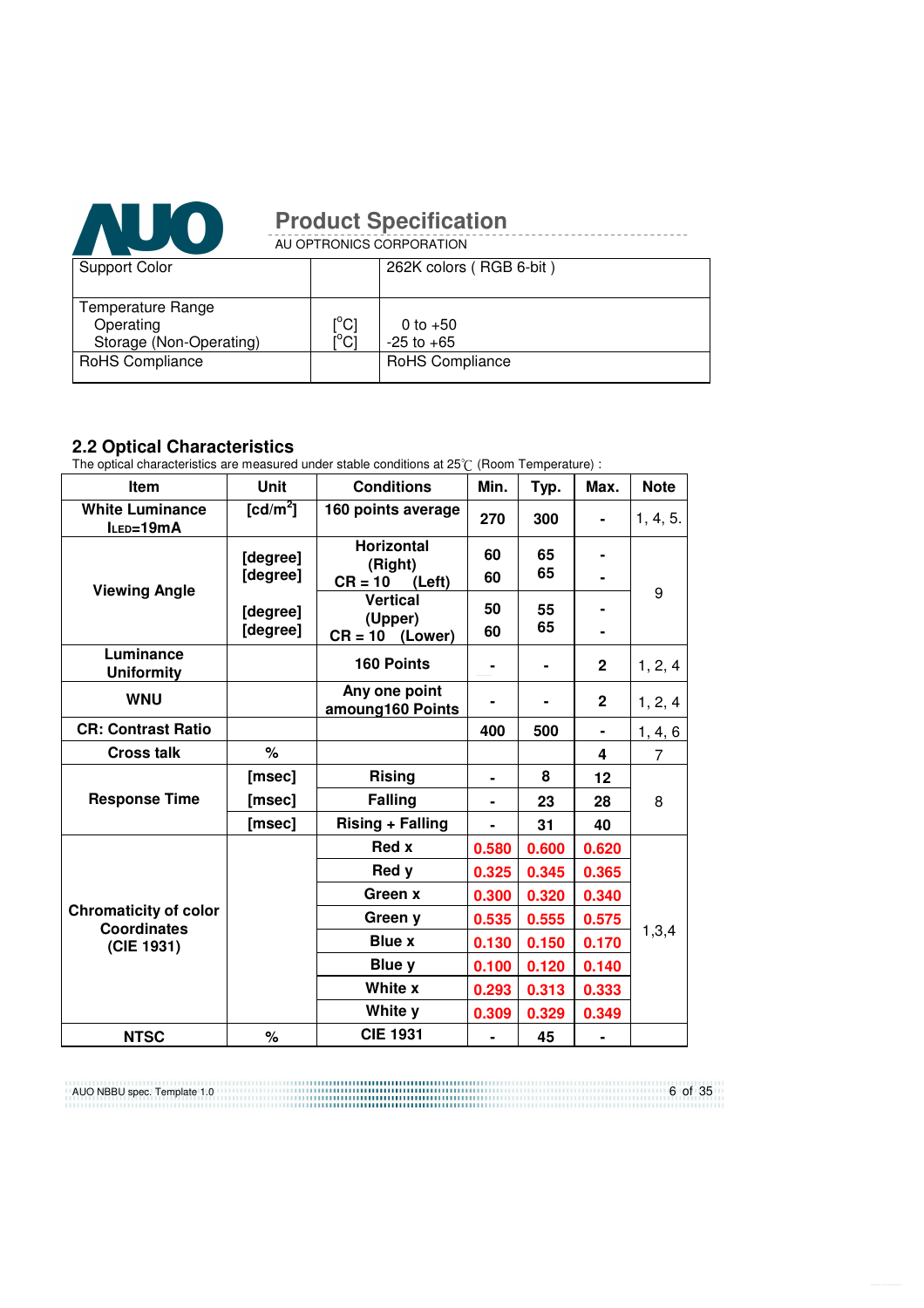

AU OPTRONICS CORPORATION **Product Specification** 

#### Note 1: 160 points position (Ref: Active area)



Note 2: The luminance uniformity of 160 points is defined by dividing the maximum luminance values by the minimum test point luminance

> $\delta$  W<sub>160</sub> = Maximum Brightness of thirteen points Minimum Brightness of thirteen points

Worst Neighbor Luminance Uniformity (The 4 points that are closest to the test point)



 WNU=100%-Max( L1, L2, L3, L4)/L0  $G$ lobal WNU = min (WNU1, ...WNU160)

7 of 35 AUO NBBU spec. Template 1.0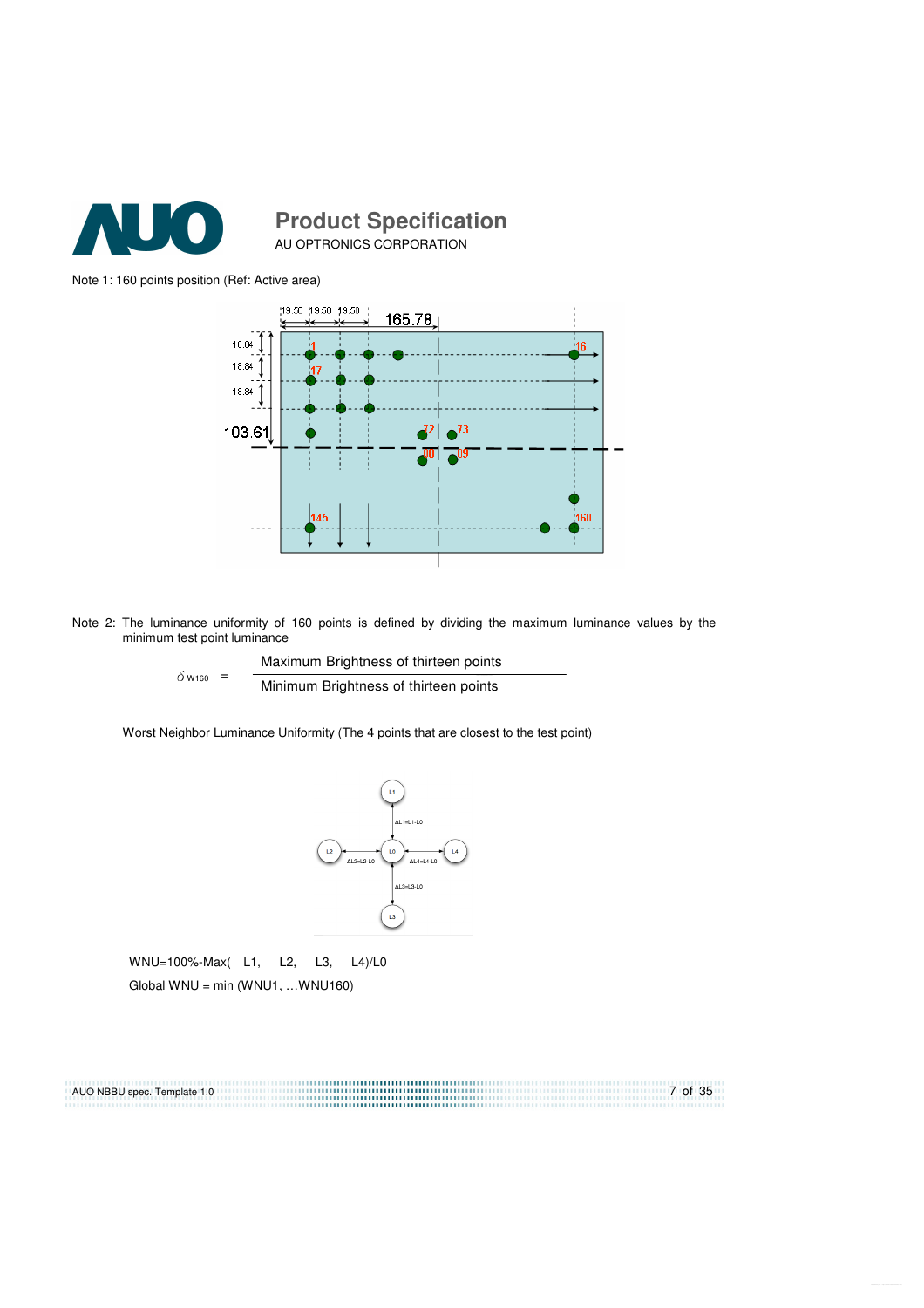

Note 3: Chromaticity of color Coordinates

Chromaticity is defined by the average of the color performance of points 72, 73,88,89

 $Color_{center} = (Color_{72} + Color_{73} + Color_{88} + Color_{89})/4$ 

Note 4: Measurement method



The LCD module should be stabilized at given temperature for 30 minutes to avoid abrupt temperature change during measuring. In order to stabilize the luminance, the measurement should be executed after lighting Backlight for 30 minutes in a stable, windless and dark room.

Note 5 : Definition of Average Luminance of White  $(Y_L)$ :

 $Y_L = SUM(L1:L160) / 160$ 

where L1 to L160 are the luminance values measured at point #1 to #160.

Note 6: Definition of contrast ratio:

Contrast ratio is calculated with the following formula.

Contrast ratio (CR)=  $\frac{\text{Brightness of point 72 on the "White" state}}{\text{Brightness of point 72 on the "Black" state}}$ 

8 of 35 AUO NBBU spec. Template 1.0 ...................................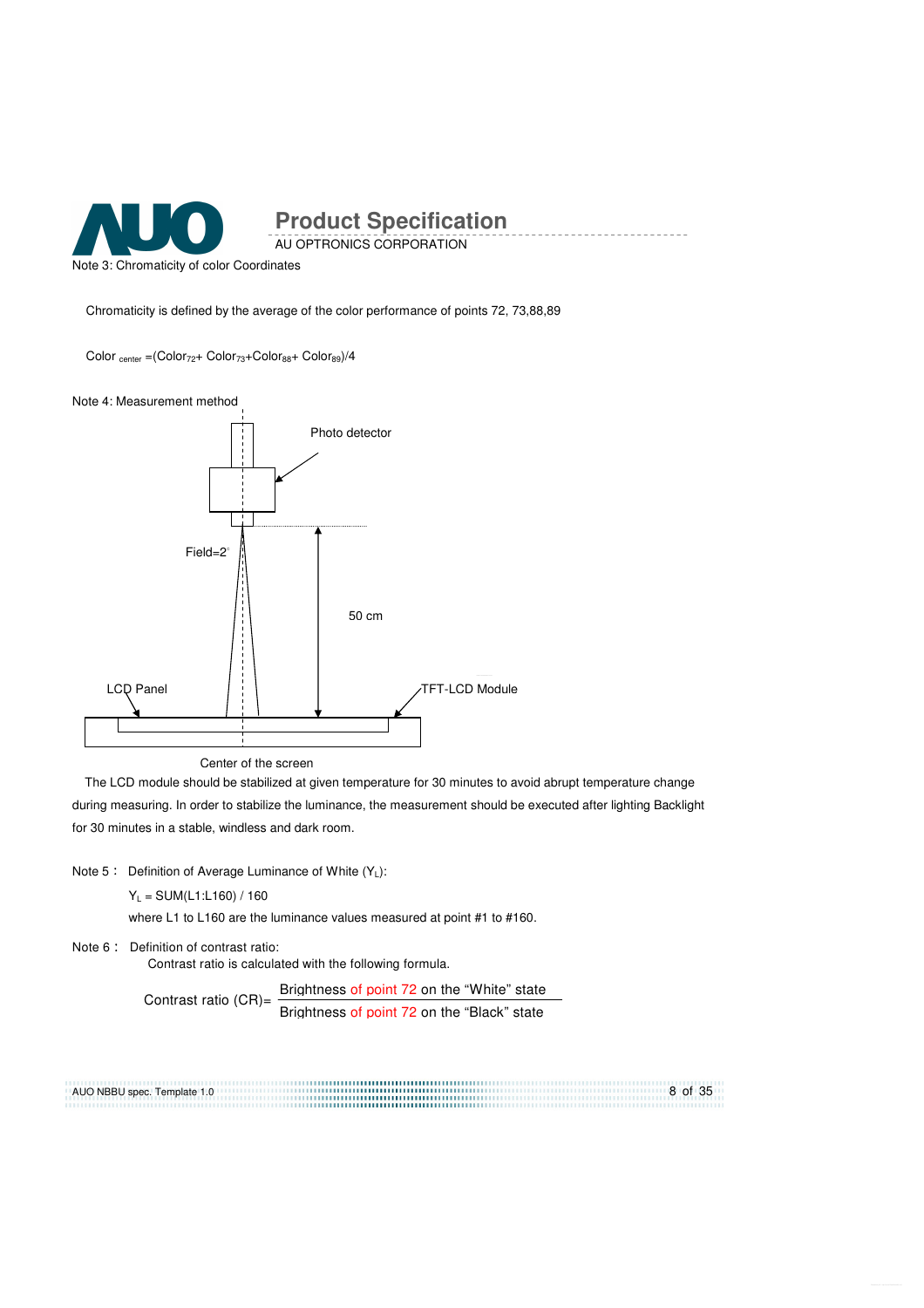

AU OPTRONICS CORPORATION

Note 7: Definition of Cross Talk (CT)  $CT = | Y_B - Y_A | / Y_A \times 100 (%)$ 

#### Where

YA = Luminance of measured location without gray level 0 pattern (cd/m2)

 $Y_B =$  Luminance of measured location with gray level 0 pattern (cd/m<sub>2</sub>)



Note 8: Definition of response time:

The output signals of BM-7 or equivalent are measured when the input signals are changed from "Black" to "White" (falling time) and from "White" to "Black" (rising time), respectively. The response time interval between the 10% and 90% of amplitudes. Refer to figure as below.



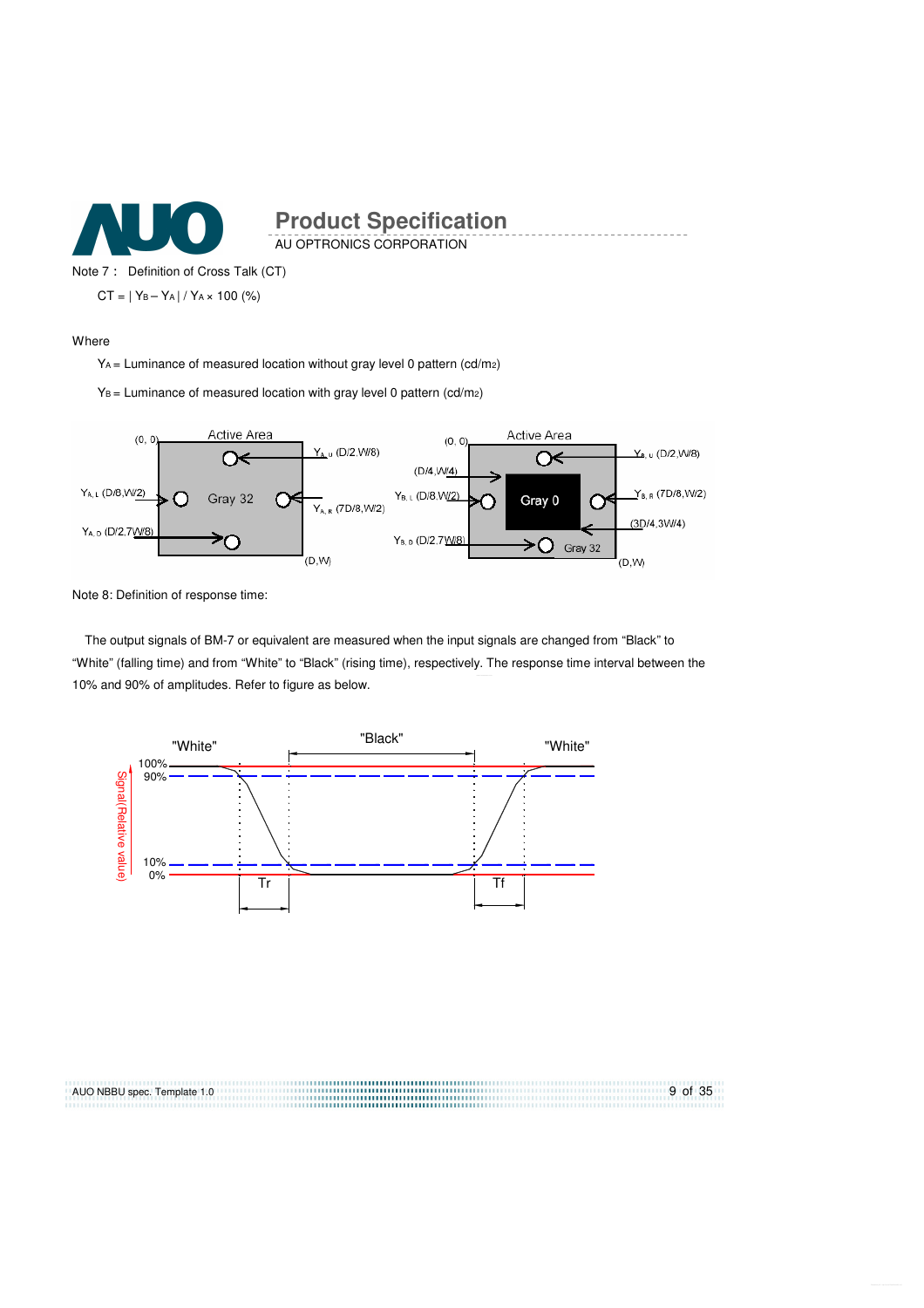

AU OPTRONICS CORPORATION **Product Specification** 

Note 9. Definition of viewing angle

Viewing angle is the measurement of contrast ratio  $\geq$  10, at the screen center, over a 180° horizontal and 180° vertical range (off-normal viewing angles). The 180° viewing angle range is broken down as follows; 90° (θ) horizontal left and right and 90° (Φ) vertical, high (up) and low (down). The measurement direction is typically perpendicular to the display surface with the screen rotated about its center to develop the desired measurement viewing angle.



AUO NBBU spec. Template 1.0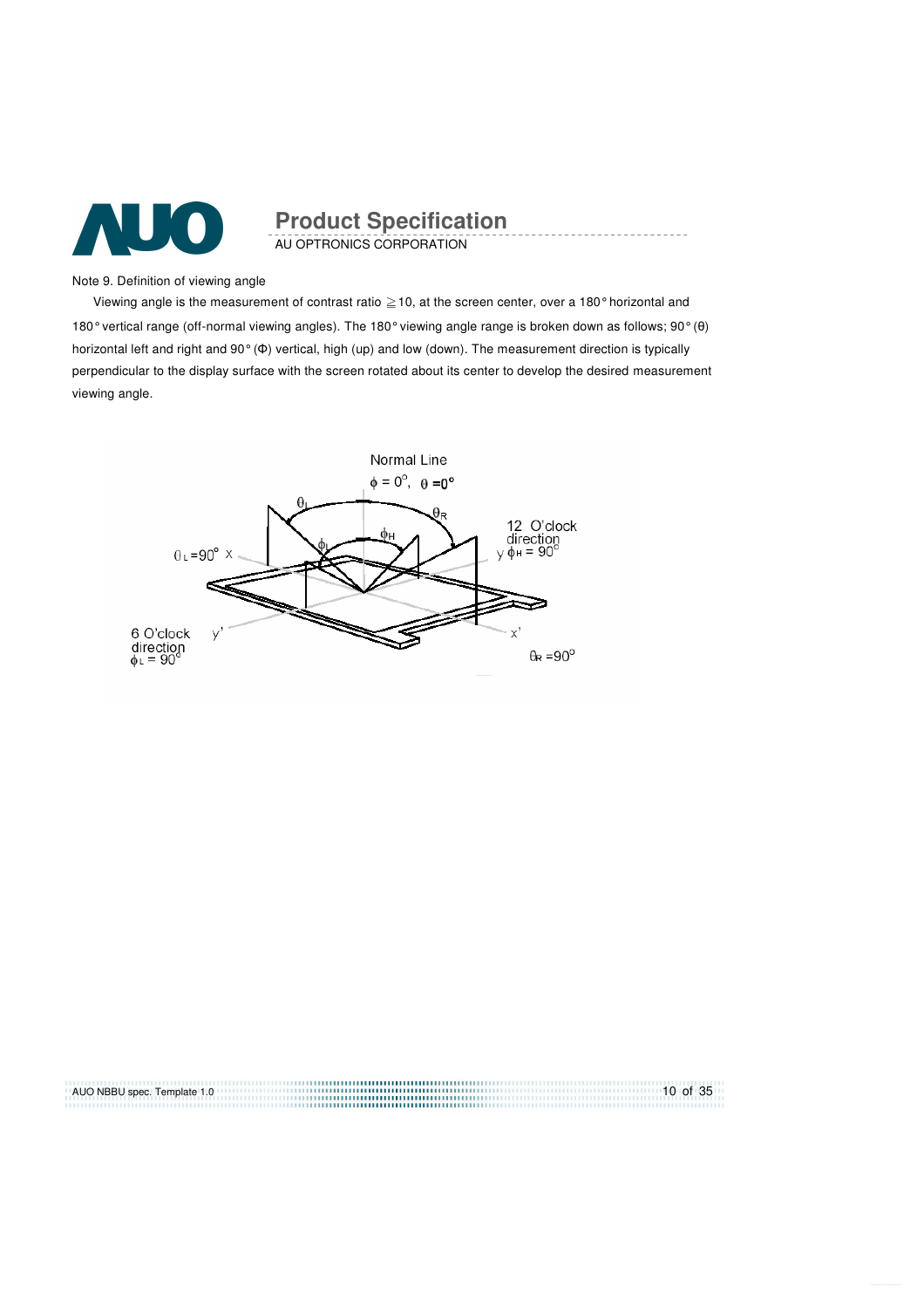

#### **3. Functional Block Diagram**

AUO NBBU spec. Template 1.0

The following diagram shows the functional block of the 15.4 inches wide Color TFT/LCD Module:

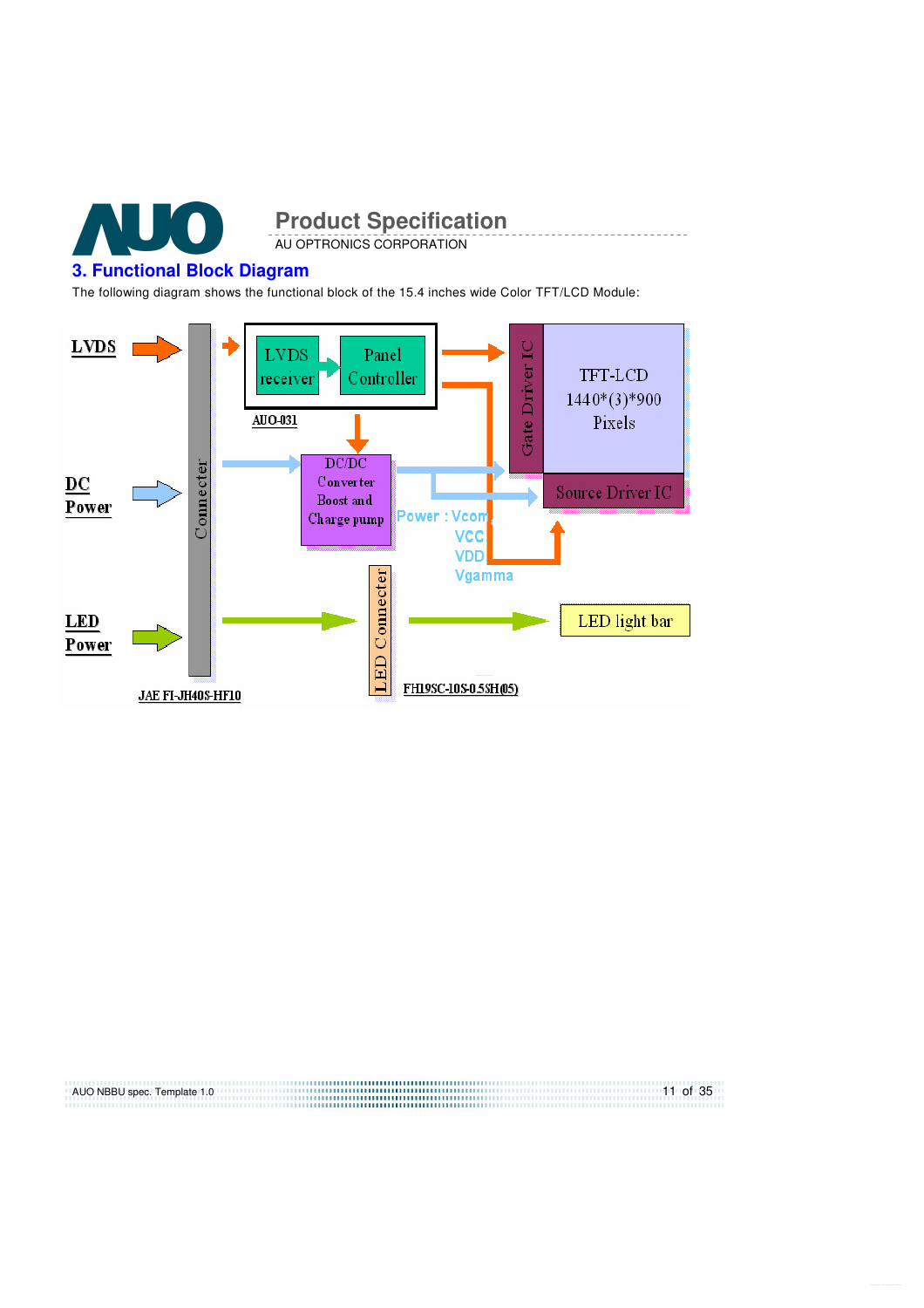

AU OPTRONICS CORPORATION

#### **4. Absolute Maximum Ratings**

An absolute maximum rating of the module is as following:

#### **4.1 Absolute Ratings of TFT LCD Module**

| Item                    | Svmbol | Min         | Max  | Unit   | Conditions |
|-------------------------|--------|-------------|------|--------|------------|
| Logic/LCD Drive Voltage | Vin    | n c<br>-u.J | +4.U | [Volt] | Note 1 C   |

#### **4.2 Absolute Ratings of Backlight Unit**

| ltem           | Svmbol | Min | Max | Unit     | <b>Conditions</b>                |
|----------------|--------|-----|-----|----------|----------------------------------|
| ∟ED<br>Current | LED.   |     | 20  | [mA] rms | Note<br>$\overline{\phantom{a}}$ |

#### **4.3 Absolute Ratings of Environment**

| Item                         | Symbol     | Min | Max   | Unit                          | <b>Conditions</b> |
|------------------------------|------------|-----|-------|-------------------------------|-------------------|
| <b>Operating Temperature</b> | TOP        |     | $+50$ | $\mathsf{I}^\circ\mathsf{Cl}$ | Note 3            |
| <b>Operation Humidity</b>    | <b>HOP</b> | 5   | 95    | [%RH]                         | Note 3            |
| Storage Temperature          | TST        | -20 | $+60$ | $\mathsf{I}^\circ\mathsf{Cl}$ | Note 3            |
| Storage Humidity             | HST        | 5   | 95    | [%RH]                         | Note 3            |

Note 1: At Ta (25°C)

Note 2: Permanent damage to the device may occur if exceed maximum values

#### **Note 3: For quality performance, please refer to AUO IIS (Incoming Inspection Standard)**.



AUO NBBU spec. Template 1.0 12 of 35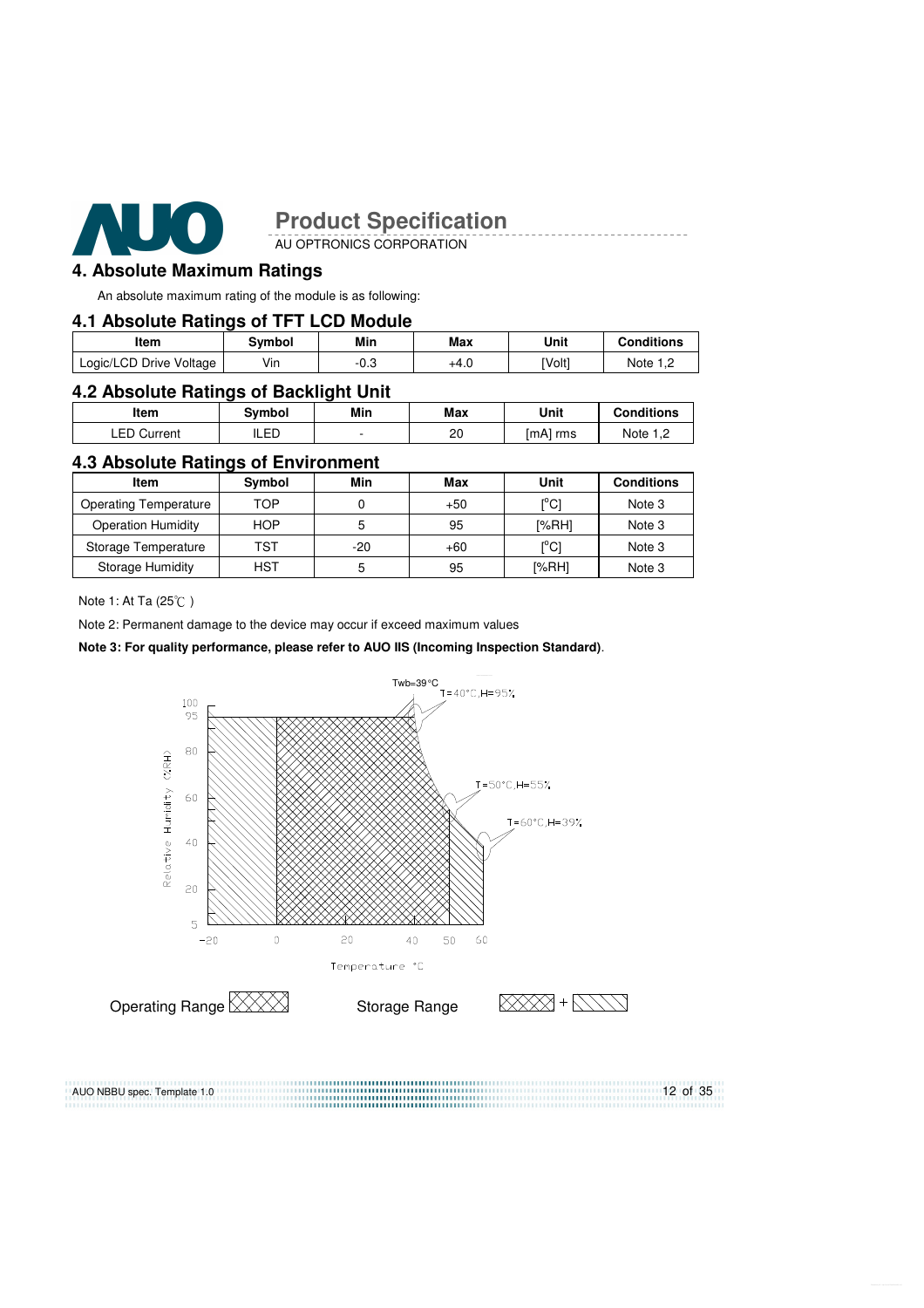

AU OPTRONICS CORPORATION

## **5. Electrical characteristics**

## **5.1 TFT LCD Module**

#### **5.1.1 Power Specification**

Input power specifications are as follows;

| <b>Symble</b> | <b>Parameter</b>                  | Min | Typ | Max  | <b>Units</b> | <b>Note</b> |
|---------------|-----------------------------------|-----|-----|------|--------------|-------------|
| <b>VDD</b>    | Logic/LCD Drive                   | 3.0 | 3.3 | 3.6  | [Volt]       |             |
|               | Voltage                           |     |     |      |              |             |
| <b>PDD</b>    | <b>VDD Power</b>                  |     |     | 1.7  | [Watt]       | Note 1      |
| <b>IDD</b>    | <b>IDD Current</b>                |     | 400 | 500  | [mA]         | Note 1      |
| <b>IRush</b>  | Inrush Current                    |     |     | 2000 | [mA]         | Note 2      |
| VDDrp         | Allowable                         |     |     | 100  | [mV]         |             |
|               | Logic/LCD Drive<br>Ripple Voltage |     |     |      | p-p          |             |

Note 1 : Maximum Measurement Condition : Black Pattern

- Note 2 Typical Measurement Condition: Mosaic Pattern
- Note 3: Measure Condition





**Vin rising time**  AUO NBBU spec. Template 1.0 13 of 35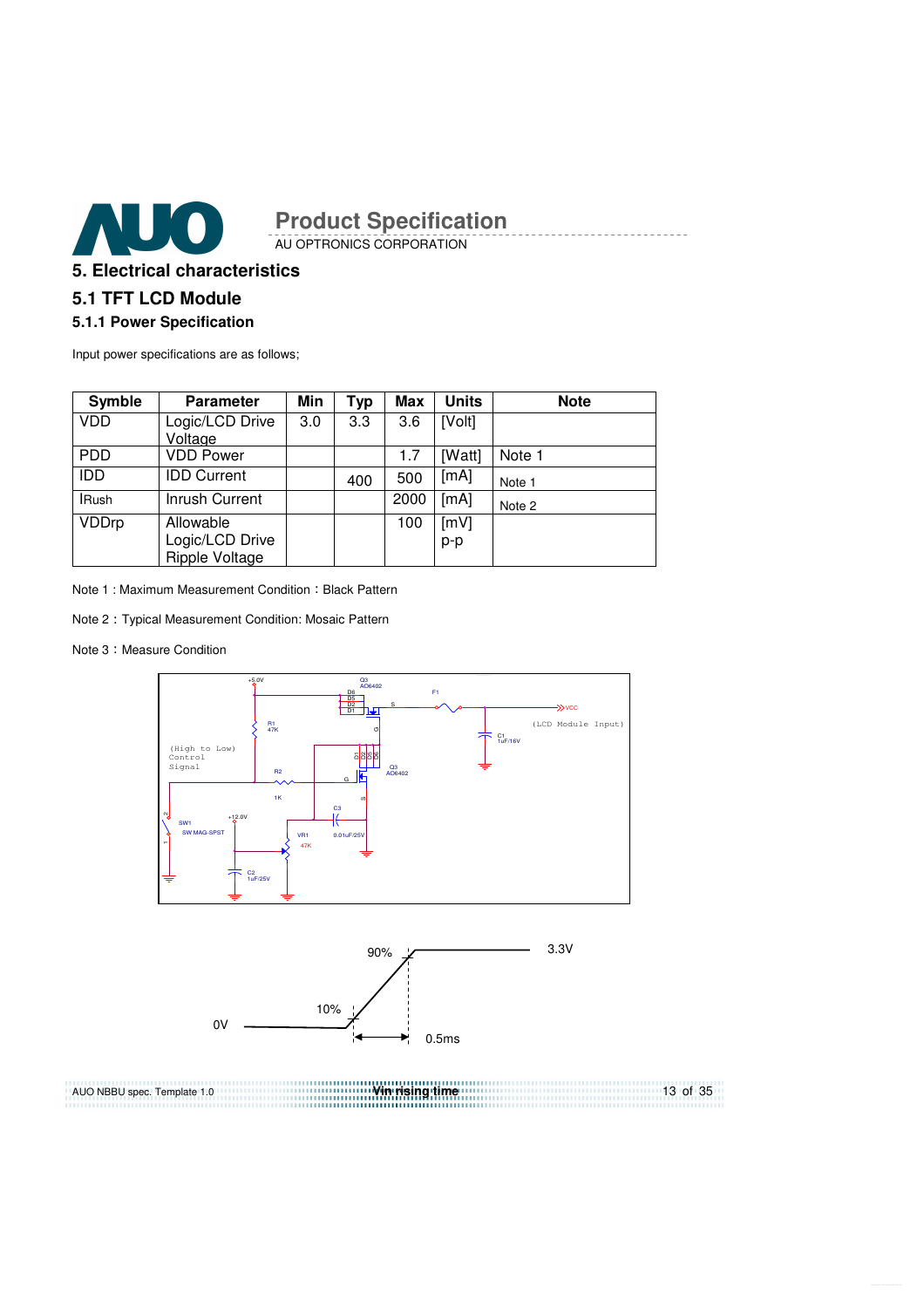

AU OPTRONICS CORPORATION

#### **5.1.2 Signal Electrical Characteristics**

Input signals shall be low or High-impedance state when VDD is off. It is recommended to refer the specifications of THC63LVDF84A (Thine Electronics Inc.) in detail.

Signal electrical characteristics are as follows;

| <b>Parameter</b> | <b>Condition</b>                                 | Min    | Max  | Unit |
|------------------|--------------------------------------------------|--------|------|------|
| Vth              | Differential Input High<br>Threshold (Vcm=+1.2V) |        | 100  | [mV] |
| Vtl              | Differential Input Low<br>Threshold (Vcm=+1.2V)  | $-100$ |      | [mV] |
| Vcm              | Differential Input<br>Common Mode Voltage        | 1.1    | 1.45 | [V]  |

Note: LVDS Signal Waveform



AUO NBBU spec. Template 1.0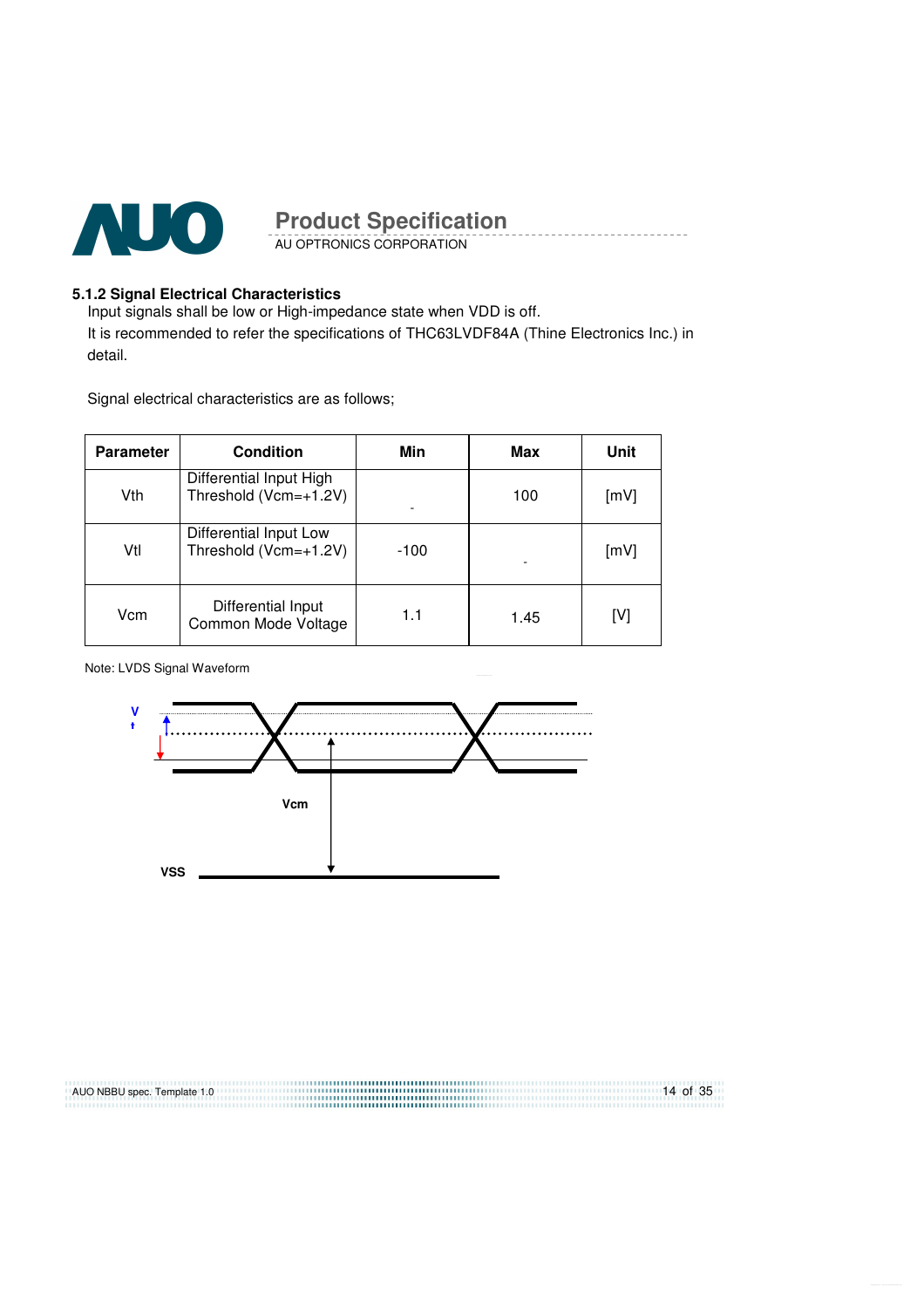

AU OPTRONICS CORPORATION

The BLU system is an edge type light source with LED (Light Emitting Diode) light bar

The BLU system is an edge type light soure with LED (Light Emitting Diode) light bar

| Item                            | ∥Symbol∥ Min. | Typ. | Max. | Unit              | Note                                  |
|---------------------------------|---------------|------|------|-------------------|---------------------------------------|
| $\parallel$ Fixed input current | ILt           |      |      | mA <sub>rms</sub> | Absolute maximum<br>quarantee current |
| Input current                   |               | 20   |      | mA <sub>rms</sub> | Current for each LED                  |
| ∥ Light bar Voltage             | VL            | 3.3  |      | $\rm V_{rms}$     |                                       |
| Light bar Power                 | PL            | 3.96 |      | Watt              | PL= IL <sub>X</sub> VLxLED NUMBER     |

Light bar PIN assignment:



#### HRS FH19SC-10S-0.5SH(05) (on board, front cover)

| PIN<br>NO. | <b>SYMBOL</b> | <b>FUNCTION</b>               |
|------------|---------------|-------------------------------|
|            | Vdc1          | <b>LED Cathode (Negative)</b> |
|            | Vdc2          | <b>LED Cathode (Negative)</b> |
|            | Vdc3          | <b>LED Cathode (Negative)</b> |
|            | Vdc4          | <b>LED Cathode (Negative)</b> |
|            | Vdc5          | <b>LED Cathode (Negative)</b> |
|            | Vdc6          | <b>LED Cathode (Negative)</b> |
|            | <b>NC</b>     | <b>NC</b>                     |
|            | Vdc(1&2)      | <b>LED Anode (Positive)</b>   |
|            | Vdc(3&4)      | <b>LED Anode (Positive)</b>   |
| 10         | Vdc(5&6)      | <b>LED Anode (Positive)</b>   |

15 of 35 AUO NBBU spec. Template 1.0 .................................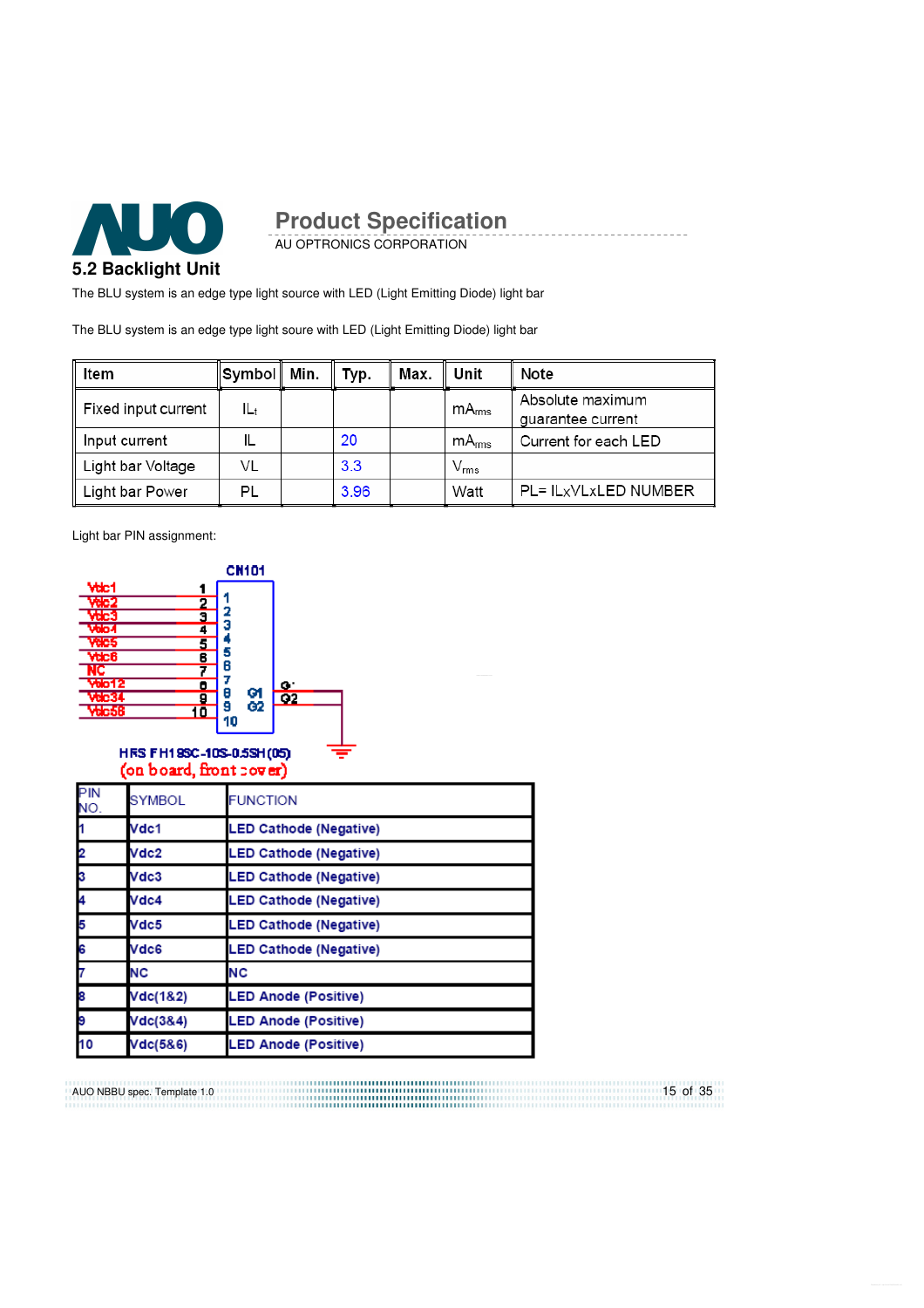

AU OPTRONICS CORPORATION

# **6.1 Pixel Format Image**

Following figure shows the relationship of the input signals and LCD pixel format.



Pixel Format on the Display

| AUO NBBU spec. Template 1.0 | $16$ of 35 |
|-----------------------------|------------|
|                             |            |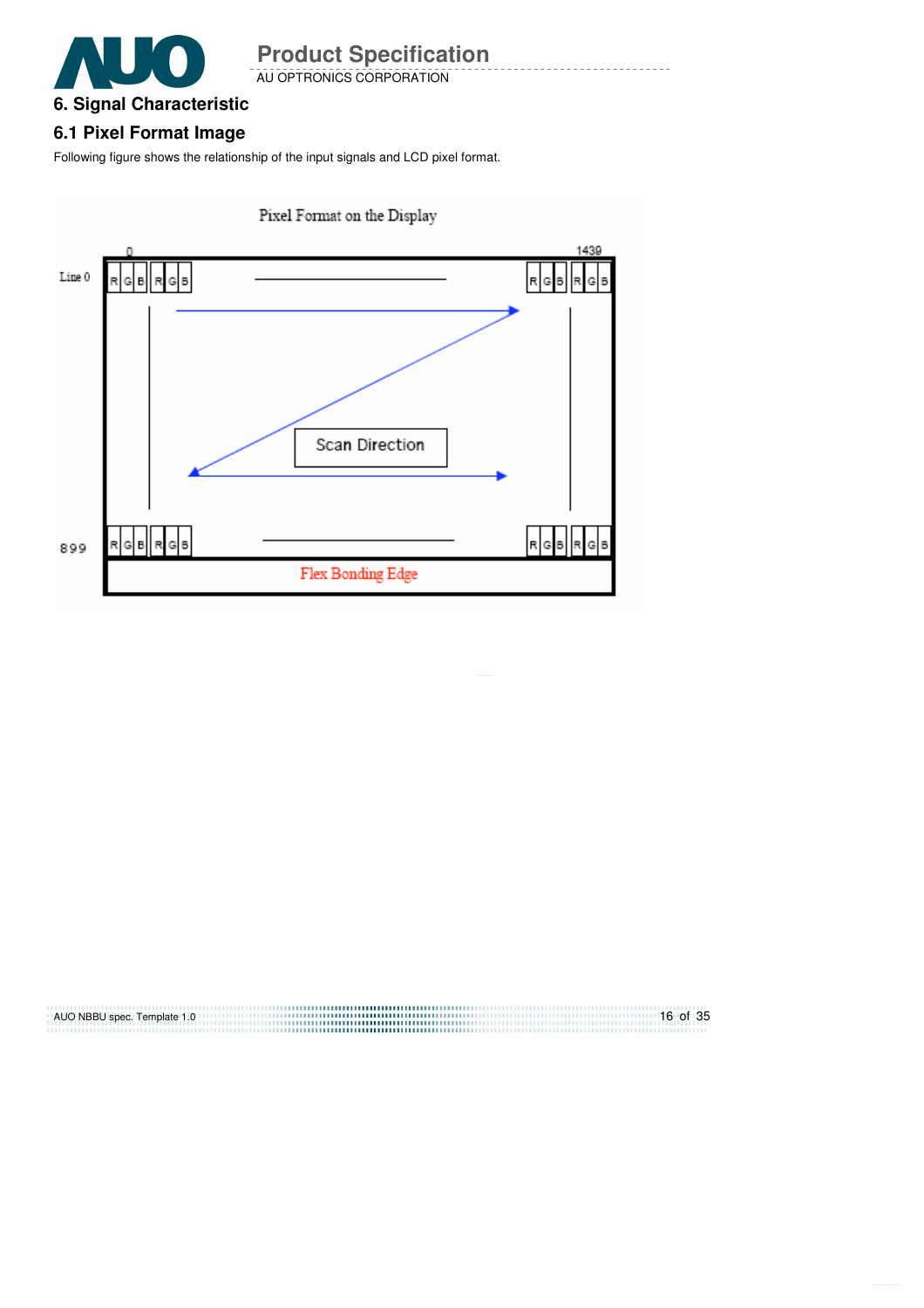

AU OPTRONICS CORPORATION

## **6.2 The input data format**



| <b>Signal Name</b>   | <b>Description</b>                                                 |
|----------------------|--------------------------------------------------------------------|
| <b>VEEDID (3.3V)</b> | +3.3V EDID Power                                                   |
| <b>CLK EEDID</b>     | <b>EDID Clock Input</b>                                            |
| <b>DATA EEDID</b>    | <b>EDID Data Input</b>                                             |
| ORXIN0-, ORXIN0+     | Odd LVDS differential data input (ORed0-ORed5, OGreen0)            |
| ORXIN1-, ORXIN1+     | Odd LVDS differential data input (OGreen1-OGreen5, OBlue0-OBlue1)  |
| ORXIN2-, ORXIN2+     | Odd LVDS differential data input (OBlue2-OBlue5, Hsync, Vsync, DE) |
| ORXCLKIN-, ORXCLKIN+ | Odd LVDS differential clock input                                  |
| ERXINO-, ERXINO+     | Even LVDS differential data input (ERed0-ERed5, EGreen0)           |
| ERXIN1-, ERXIN1+     | Even LVDS differential data input (EGreen1-EGreen5, EBlue0-EBlue1) |
| ERXIN2-, ERXIN2+     | Even LVDS differential data input (EBlue2-EBlue5)                  |
| ERXCLKIN-, ERXCLKIN+ | Even LVDS differential clock input                                 |
| VDD                  | +3.3V Power Supply                                                 |
| <b>VSS</b>           | Ground                                                             |

Note: Output signals from any system shall be low or High-impedance state when VDD is off.

<u>17 of 35</u><br>
<u>17 of 35</u> AUO NBBU spec. Template 1.0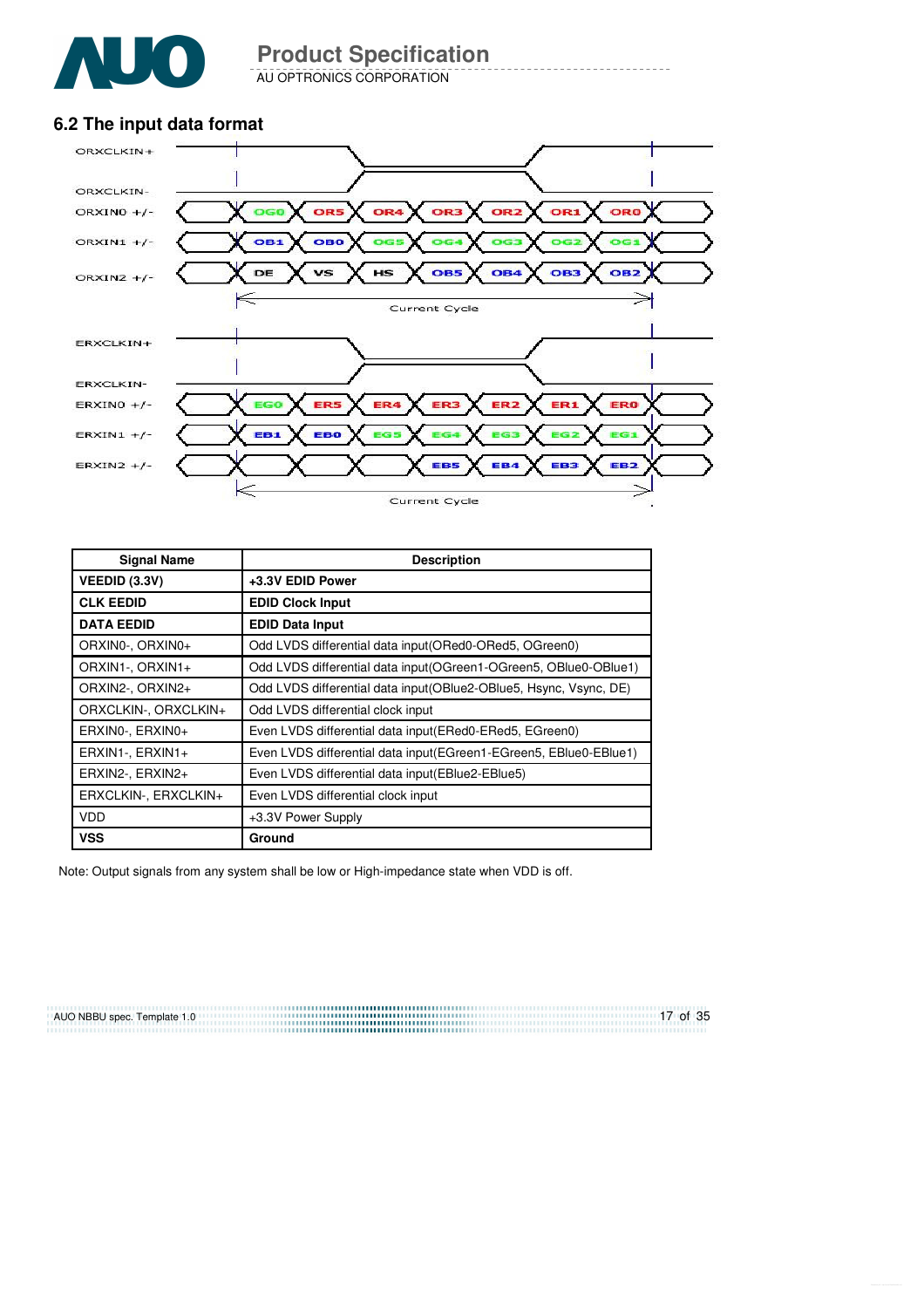

AU OPTRONICS CORPORATION

## **6.3 Signal Description/Pin Assignment**

LVDS is a differential signal technology for LCD interface and high speed data transfer device.

| Pin | Symbol          | Description                              | Micro-coax<br>cable gauge<br>(AWG) |
|-----|-----------------|------------------------------------------|------------------------------------|
| 1   | <b>GND</b>      | Ground                                   | 40                                 |
| 2   | Vcc             | Power Supply (+3.3V)                     | 36                                 |
| 3   | Vcc             | Power Supply (+3.3V)                     | 36                                 |
| 4   | <b>VEDID</b>    | DDC 3.3V Power                           | 40                                 |
| 5   | Vcc             | Power Supply $(+3.3V)$                   | 36                                 |
| 6   | <b>CIKEDID</b>  | <b>DDC</b> Clock                         | 40                                 |
| 7   | <b>DATAEDID</b> | <b>DDC</b> Data                          | 40                                 |
| 8   | Odd Rin0-       | Odd Channel Differential Data Input      | 40                                 |
| 9   | Odd Rin0+       | Odd Channel Differential Data Input      | 40                                 |
| 10  | <b>GND</b>      | Ground                                   | 40                                 |
| 11  | Odd Rin1-       | Odd Channel Differential Data Input      | 40                                 |
| 12  | Odd Rin1+       | Odd Channel Differential Data Input      | 40                                 |
| 13  | <b>GND</b>      | Ground                                   | 40                                 |
| 14  | Odd Rin2-       | Odd Channel Differential Data Input      | 40                                 |
| 15  | Odd Rin2+       | Odd Channel Differential Data Input      | 40                                 |
| 16  | <b>GND</b>      | Ground                                   | 40                                 |
| 17  | Odd Clkin-      | Odd Channel Differential Clock Input     | 40                                 |
| 18  | Odd Clkin+      | Odd Channel Differential Clock Input     | 40                                 |
| 19  | <b>GND</b>      | Ground                                   | 40                                 |
| 20  | Even_Rin0-      | Even Channel Differential Data Input     | 40                                 |
| 21  | Even Rin0+      | Even Channel Differential Data Input     | 40                                 |
| 22  | <b>GND</b>      | Ground                                   | 40                                 |
| 23  | Even Rin1-      | Even Channel Differential Data Input     | 40                                 |
| 24  | Even Rin1+      | Even Channel Differential Data Input     | 40                                 |
| 25  | <b>GND</b>      | Ground                                   | 40                                 |
| 26  | Even Rin2-      | Even Channel Differential Data Input     | 40                                 |
| 27  | Even Rin2+      | Even Channel Differential Data Input     | 40                                 |
| 28  | <b>GND</b>      | Ground                                   | 40                                 |
| 29  | Even Clkin-     | Even Channel Differential Clock<br>Input | 40                                 |
| 30  | Even Clkin+     | Even Channel Differential Clock<br>Input | 40                                 |
| 31  | Vdc1            | <b>LED Cathode (Negative)</b>            | 40                                 |
| 32  | Vdc2            | <b>LED Cathode (Negative)</b>            | 40                                 |
| 33  | Vdc3            | <b>LED Cathode (Negative)</b>            | 40                                 |
| 34  | Vdc4            | <b>LED Cathode (Negative)</b>            | 40                                 |
| 35  | Vdc5            | <b>LED Cathode (Negative)</b>            | 40                                 |
| 36  | Vdc6            | <b>LED Cathode (Negative)</b>            | 40                                 |

18 of 35 AUO NBBU spec. Template 1.0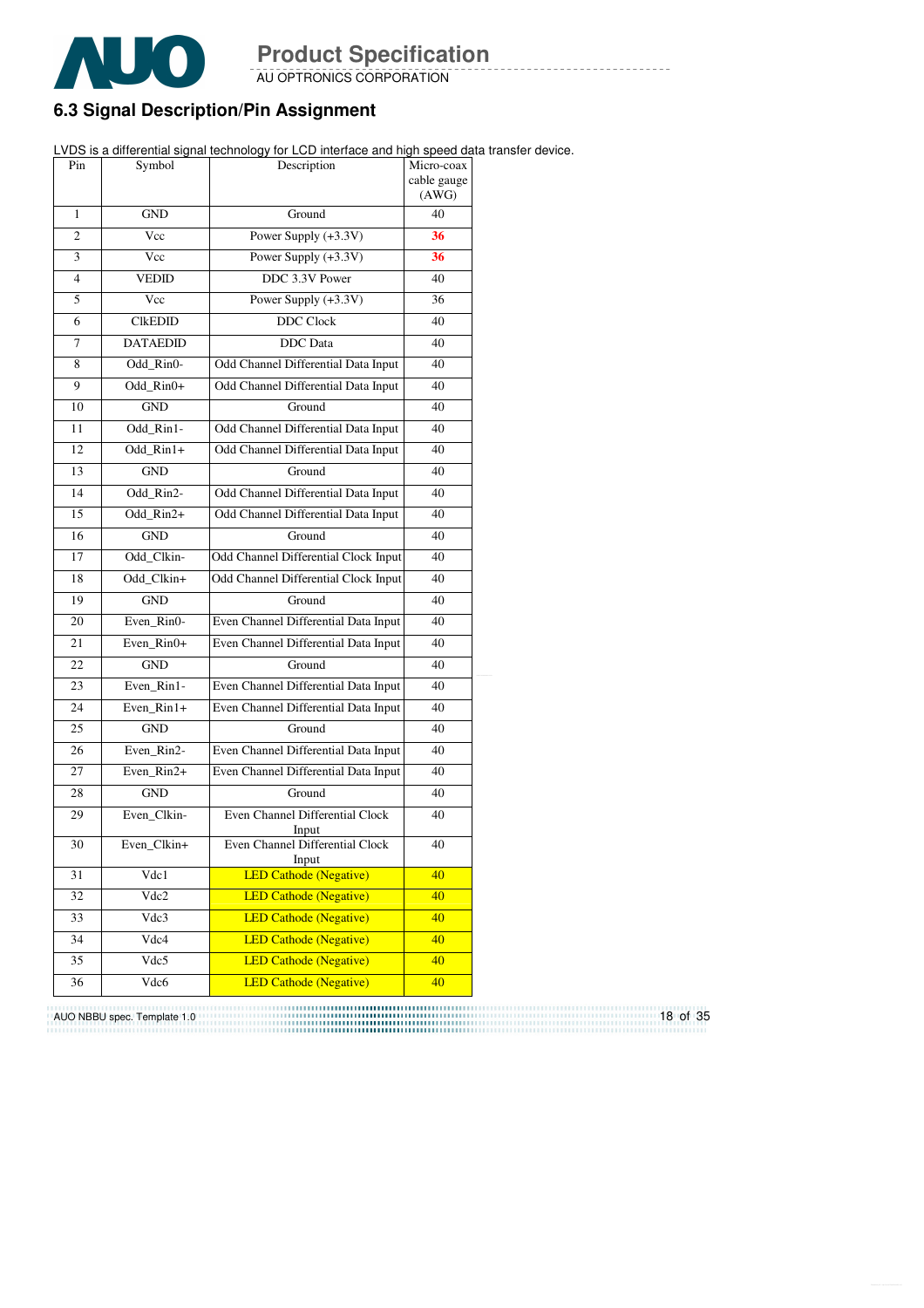

AU OPTRONICS CORPORATION

| 37 | <b>AGINE</b>     | Panel self test              | 40 |
|----|------------------|------------------------------|----|
| 38 | Vdc(1,2,3,4,5,6) | <b>LED Annold (Positive)</b> |    |
| 39 | Vdc(1,2,3,4,5,6) | <b>LED Annold (Positive)</b> | 40 |
| 40 | Vdc(1,2,3,4,5,6) | <b>LED Annold (Positive)</b> |    |

#### **Note1: Start from right side**



| AUO NBBU spec. Template 1.0 | $19$ of 35 |
|-----------------------------|------------|
|                             |            |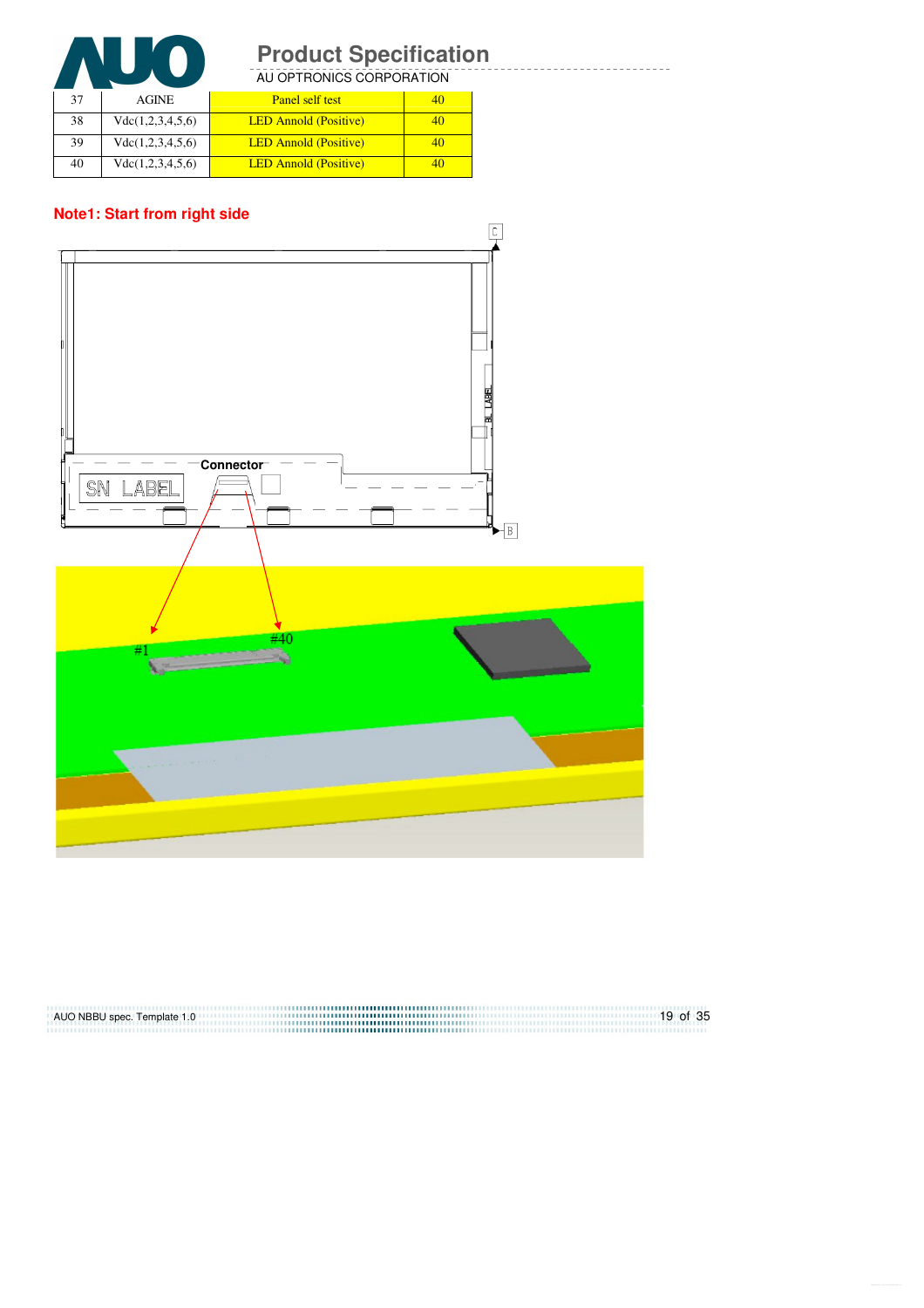

AU OPTRONICS CORPORATION

## **6.4.1 Timing Characteristics**

Basically, interface timings should match the 1440x900 /60Hz manufacturing guide line timing.

| <b>Parameter</b>                    |                 | Symbol                         | Min. | Typ. | Max. | Unit                          |
|-------------------------------------|-----------------|--------------------------------|------|------|------|-------------------------------|
| <b>Frame Rate</b>                   |                 |                                | 50   | 60   |      | Hz                            |
| <b>Clock frequency</b>              |                 | 1/ $T_{\tiny{\textrm{Clock}}}$ |      | 48.2 | 60.2 | <b>MHz</b>                    |
|                                     | Period          | $\mathbf{T}_{\mathsf{V}}$      | 904  | 912  | 2048 |                               |
| <b>Vertical</b><br><b>Section</b>   | <b>Active</b>   | $\mathsf{T}_{\texttt{VD}}$     | 900  | 900  | 900  | $T_{\text{Line}}$             |
|                                     | <b>Blanking</b> | $\mathbf{T}_{\text{VB}}$       | 4    | 12   | ٠    |                               |
| <b>Horizontal</b><br><b>Section</b> | Period          | $\mathbf{T}_{\rm H}$           | 760  | 880  | 1024 |                               |
|                                     | <b>Active</b>   | $\mathbf{T}_{\sf HD}$          | 720  | 720  | 720  | $\mathsf{T}_{\mathsf{Clock}}$ |
|                                     | <b>Blanking</b> | $\mathsf{T}_{\mathsf{HB}}$     | 40   | 160  |      |                               |

Note : DE mode only

| AUO NBBU spec. Template 1.0 | $20$ of 35 |
|-----------------------------|------------|
|                             |            |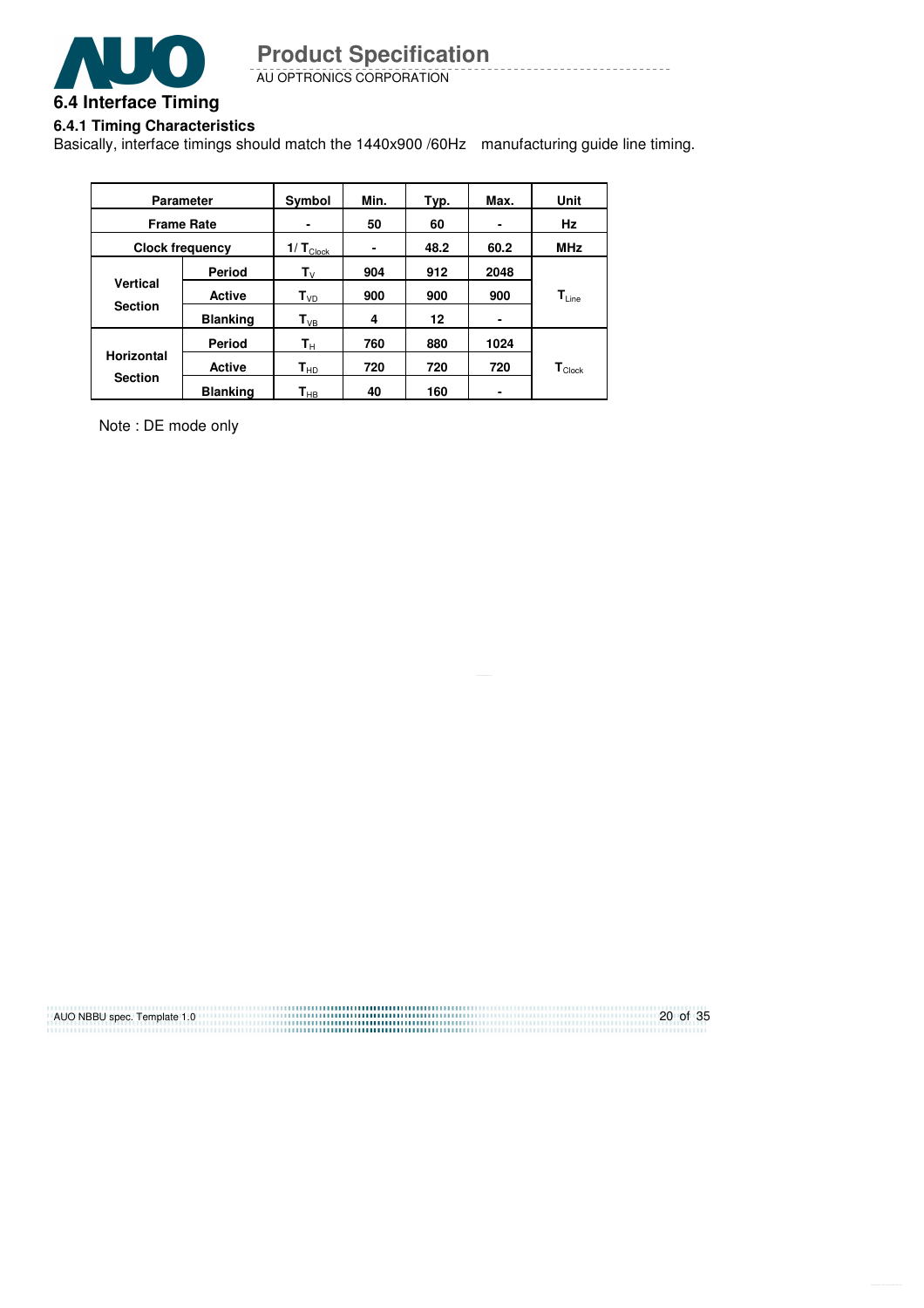

AU OPTRONICS CORPORATION

#### **6.4.2 Timing diagram**



| AUO NBBU spec. Template 1.0 | $21$ of 35 |
|-----------------------------|------------|
|                             |            |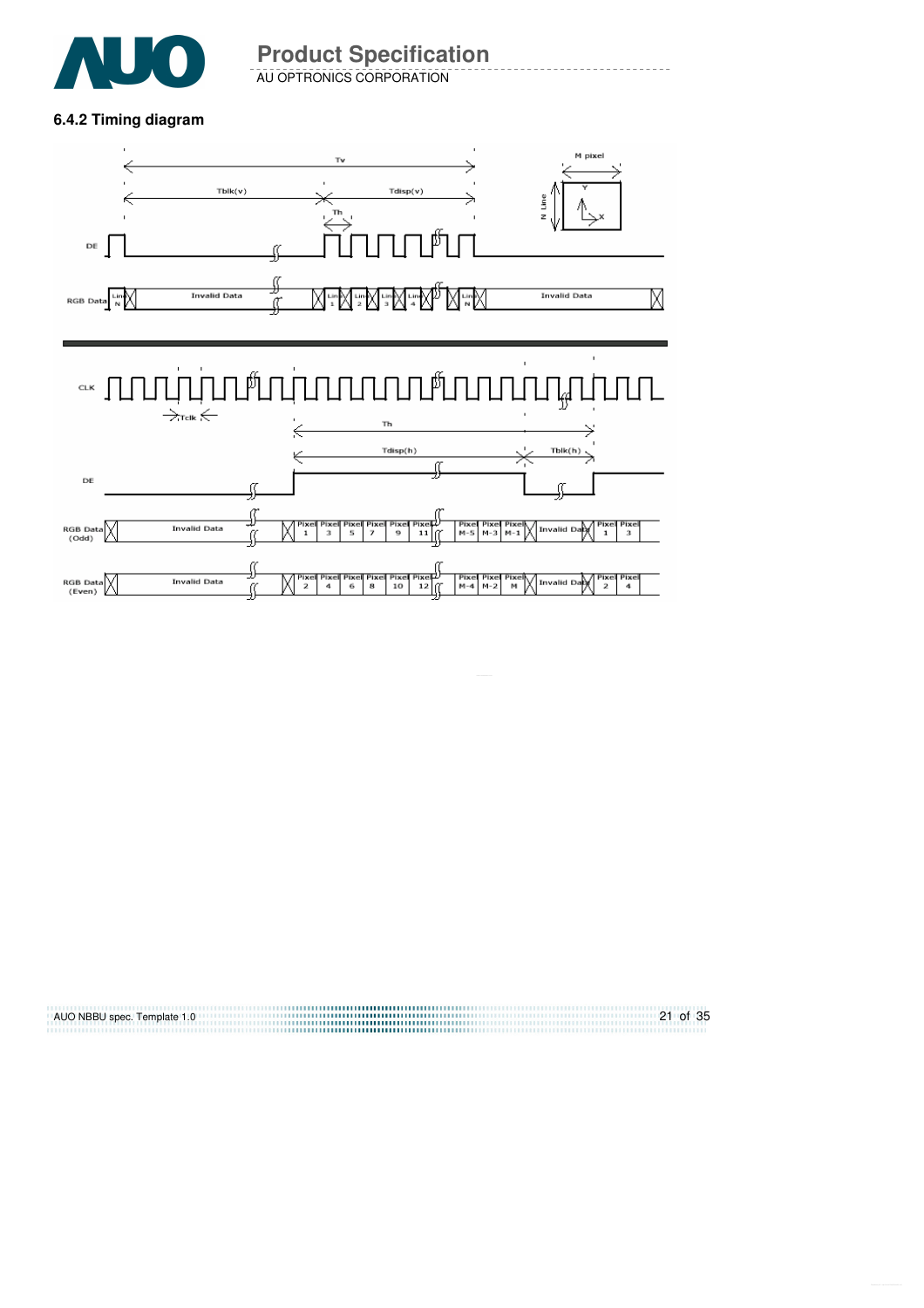

AU OPTRONICS CORPORATION **Product Specification** 

#### **6.5 Power ON/OFF Sequence**

VDD power and lamp on/off sequence is as follows. Interface signals are also shown in the chart. Signals from any system shall be Hi-Z state or low level when VDD is off.



#### **Power Sequence Timing**

| <b>Parameter</b> | Min. | Typ. | Max. | <b>Units</b> |
|------------------|------|------|------|--------------|
| T <sub>1</sub>   | 0.5  | ۰    | 10   | (ms)         |
| T <sub>2</sub>   | 5    | ۰    | 50   | (ms)         |
| T3               | 0.5  | ۰    | 50   | (ms)         |
| T4               | 400  | -    |      | (ms)         |
| T5               | 200  |      |      | (ms)         |
| T6               | 200  | ۰    | ۰    | (ms)         |
| T7               | 0    |      | 10   | (ms)         |

AUO NBBU spec. Template 1.0 22 of 35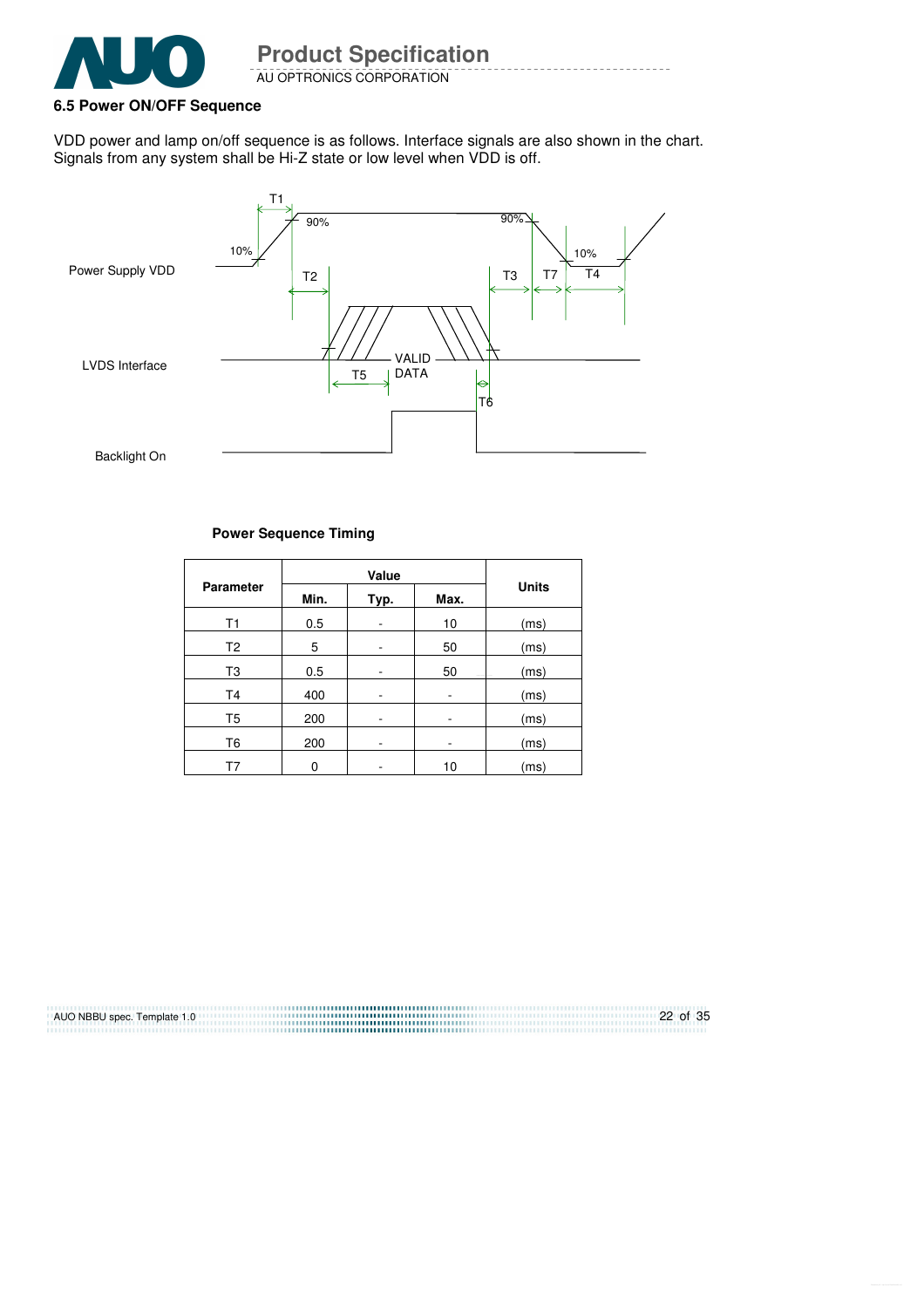

AU OPTRONICS CORPORATION

## **7. Connector Description**

Physical interface is described as for the connector on module.

These connectors are capable of accommodating the following signals and will be following components.

## **7.1 TFT LCD Module**

| <b>Connector Name / Designation</b> | For Signal Connector                  |
|-------------------------------------|---------------------------------------|
| Manufacturer                        | JAE or compatible                     |
| Type / Part Number                  | JAE FI-JT40S-HF10-R3000 or compatible |
| Mating Housing/Part Number          | JAE FI-JT40C-R3000 or compatible      |

| AUO NBBU spec. Template 1.0 | 23 of 35 |
|-----------------------------|----------|
|                             |          |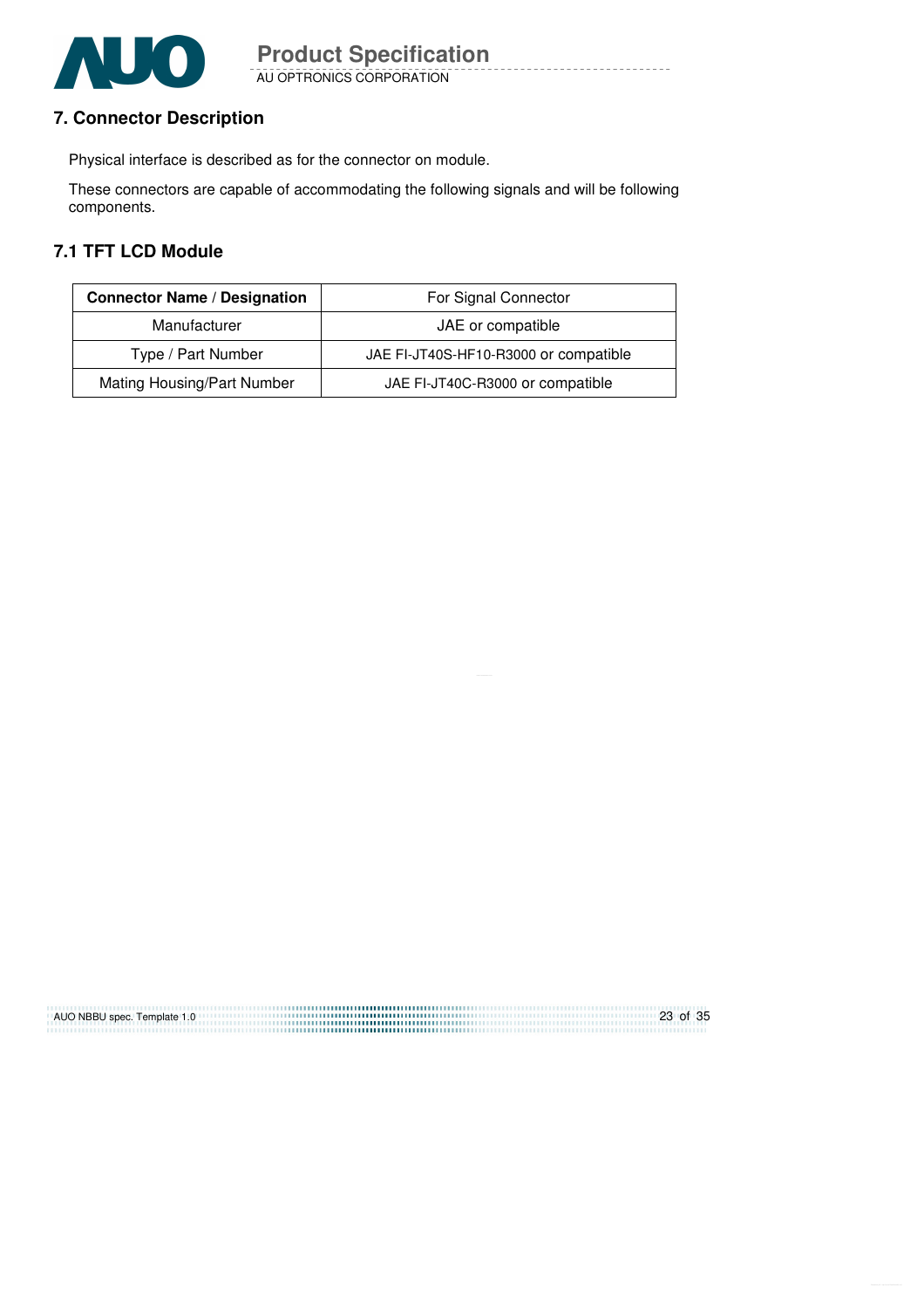

AU OPTRONICS CORPORATION

## **8. Dynamic Test**

## **8.1 Vibration Test**

**Test condition:** 

- Acceleration: 3.0 G
- Frequency: 5-150 Hz, 0.37 Oct/min with sine wave
- Sweep: 30 Minutes each Axis (X, Y, Z)

## **8.2 Shock Test Spec:**

**Test condition:** 

- Acceleration: 220 G, Half sine wave
- Active time: 2 ms
- Pulse:  $+/-X,+/-Y,+/-Z$ , one time for each side

Remark:

- 1. Ambient condition is  $25 \pm 5^\circ$ C, Relative humidity : 40% ~ 70%
- 2. Non-packaged and Non-operation

| AUO NBBU spec. Template 1.0 | 24 of 35 |
|-----------------------------|----------|
|                             |          |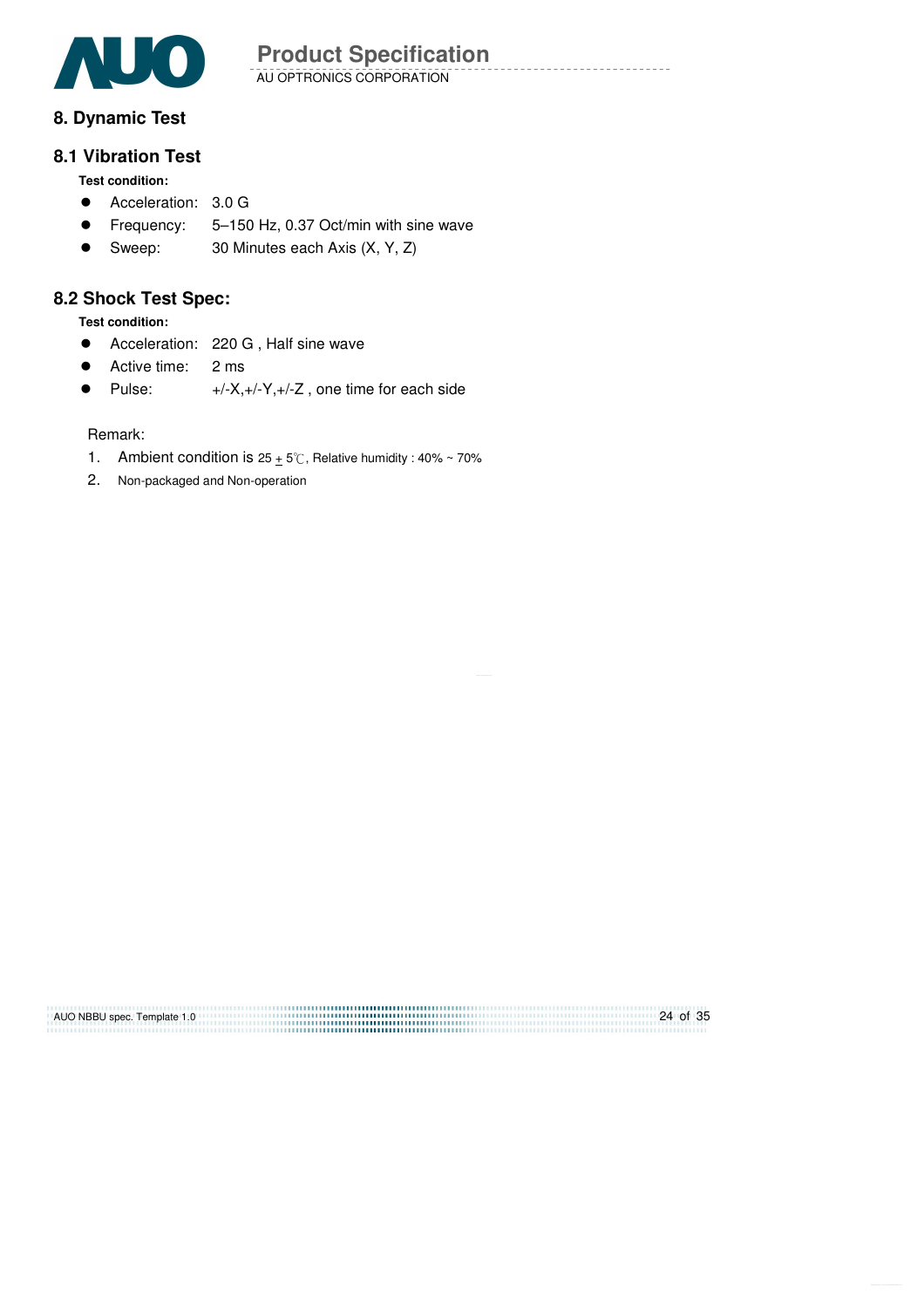

# **9. Reliability**

| <b>Items</b>                                | <b>Required Condition</b>                      | <b>Note</b> |
|---------------------------------------------|------------------------------------------------|-------------|
| <b>Temperature</b><br><b>Humidity Bias</b>  | Ta= 50℃, 95%RH, 300h                           |             |
| <b>High Temperature</b><br><b>Operation</b> | Ta= $50^{\circ}$ C, Dry, 300h                  |             |
| <b>Low Temperature</b><br><b>Operation</b>  | Ta= 0℃, 300h                                   |             |
| <b>High Temperature</b><br><b>Storage</b>   | Ta= 65℃, 35%RH, 300h                           |             |
| Low Temperature<br><b>Storage</b>           | Ta= -25℃, 50%RH, 300h                          |             |
| <b>Thermal Shock</b><br>Test                | Ta=-25℃ to 65℃, Duration at 30 min, 100 cycles |             |
| <b>ESD</b>                                  | Contact: ±8 KV                                 | Note 1      |
|                                             | Air : ±15 KV                                   |             |

**Note1:** According to EN 61000-4-2 , ESD class B: Some performance degradation allowed. No data lost

. Self-recoverable. No hardware failures.

**Remark:** MTBF (Excluding the LED): 30,000 hours with a confidence level 90%

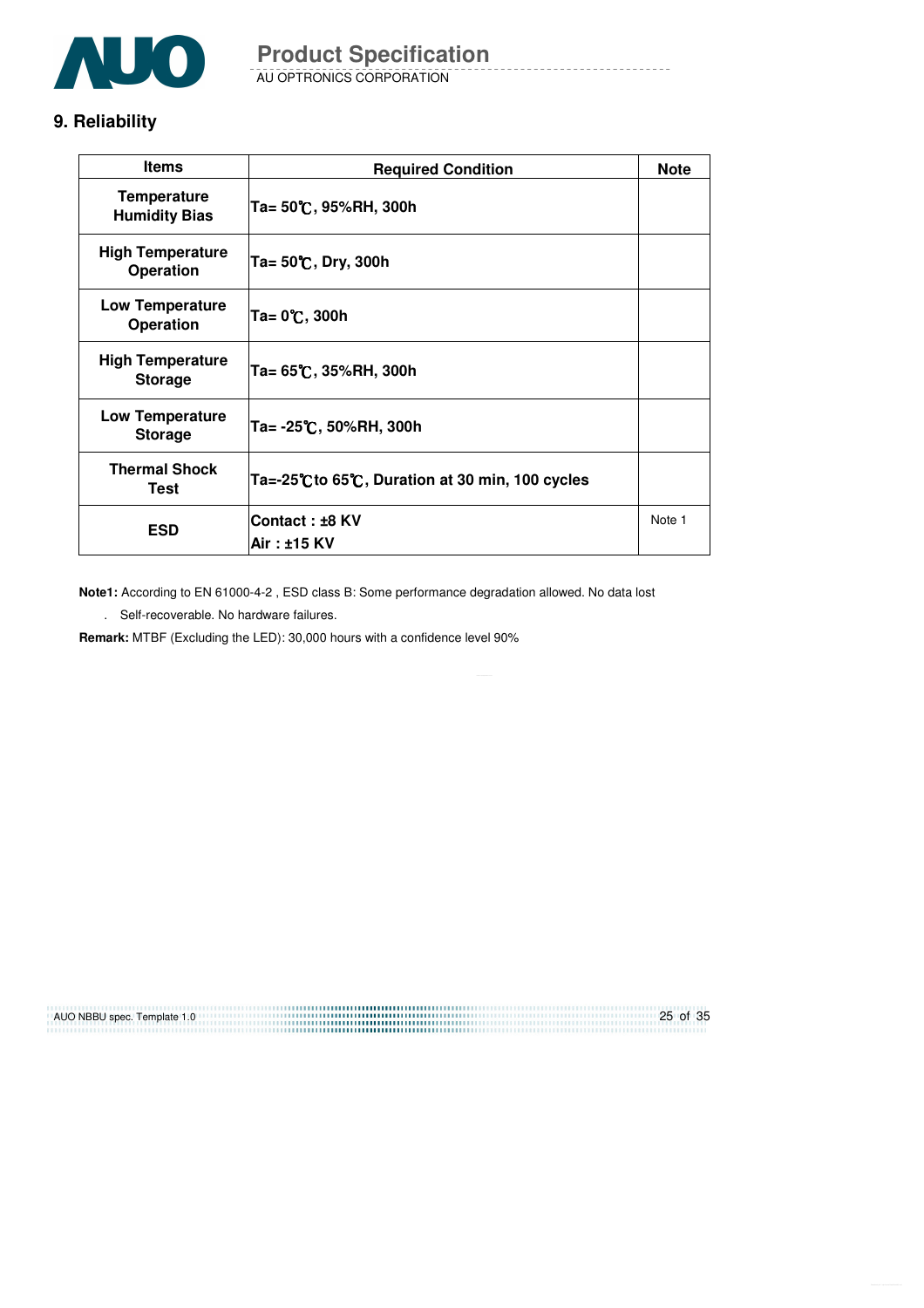**Product Specification AUO** AU OPTRONICS CORPORATION

AUO NBBU spec. Template 1.0

# **10. Mechanical Characteristics**

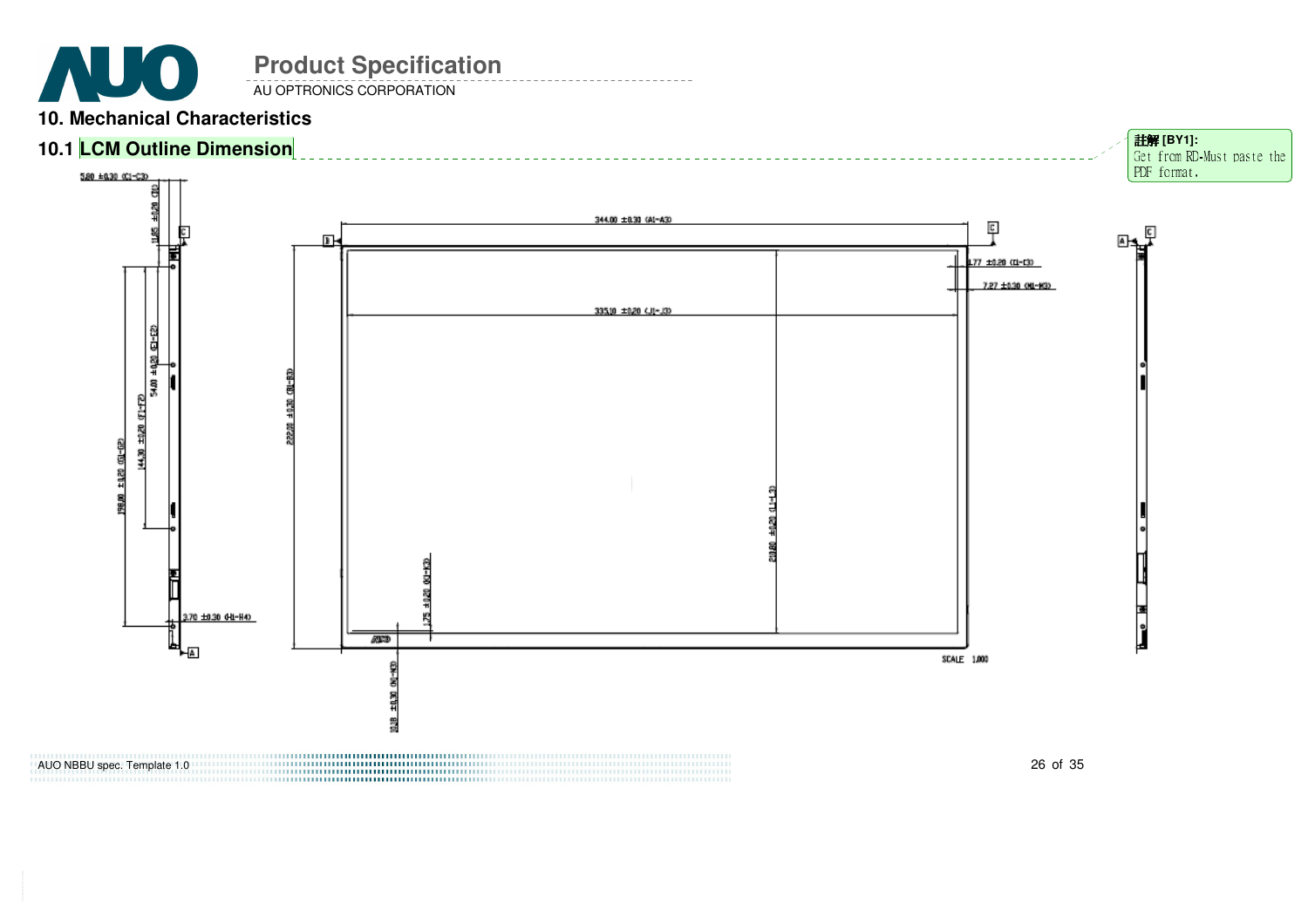

AU OPTRONICS CORPORATION

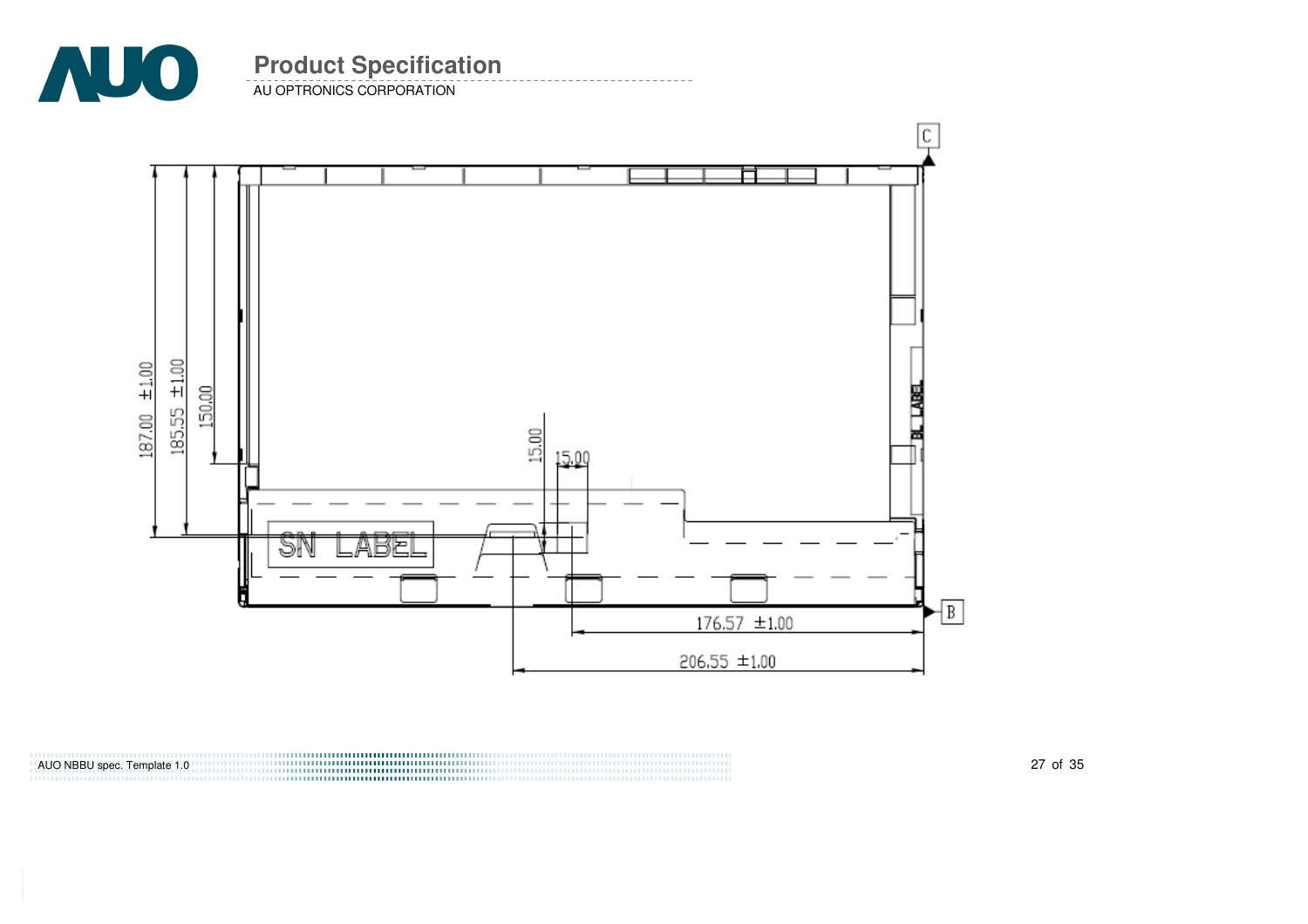

#### AU OPTRONICS CORPORATION

# **10.2 Screw Hole Depth and Center Position**

Screw hole minimum depth, from side surface = 2.3 mm (Ref. drawing)

Screw hole center location, from front surface =  $3.7 \pm 0.2$ mm (Ref. drawing) Screw Torque: Maximum 2.5 kgf-cm



| AUO NBBU spec. Template 1.0 | 28 of 35 |
|-----------------------------|----------|
|                             |          |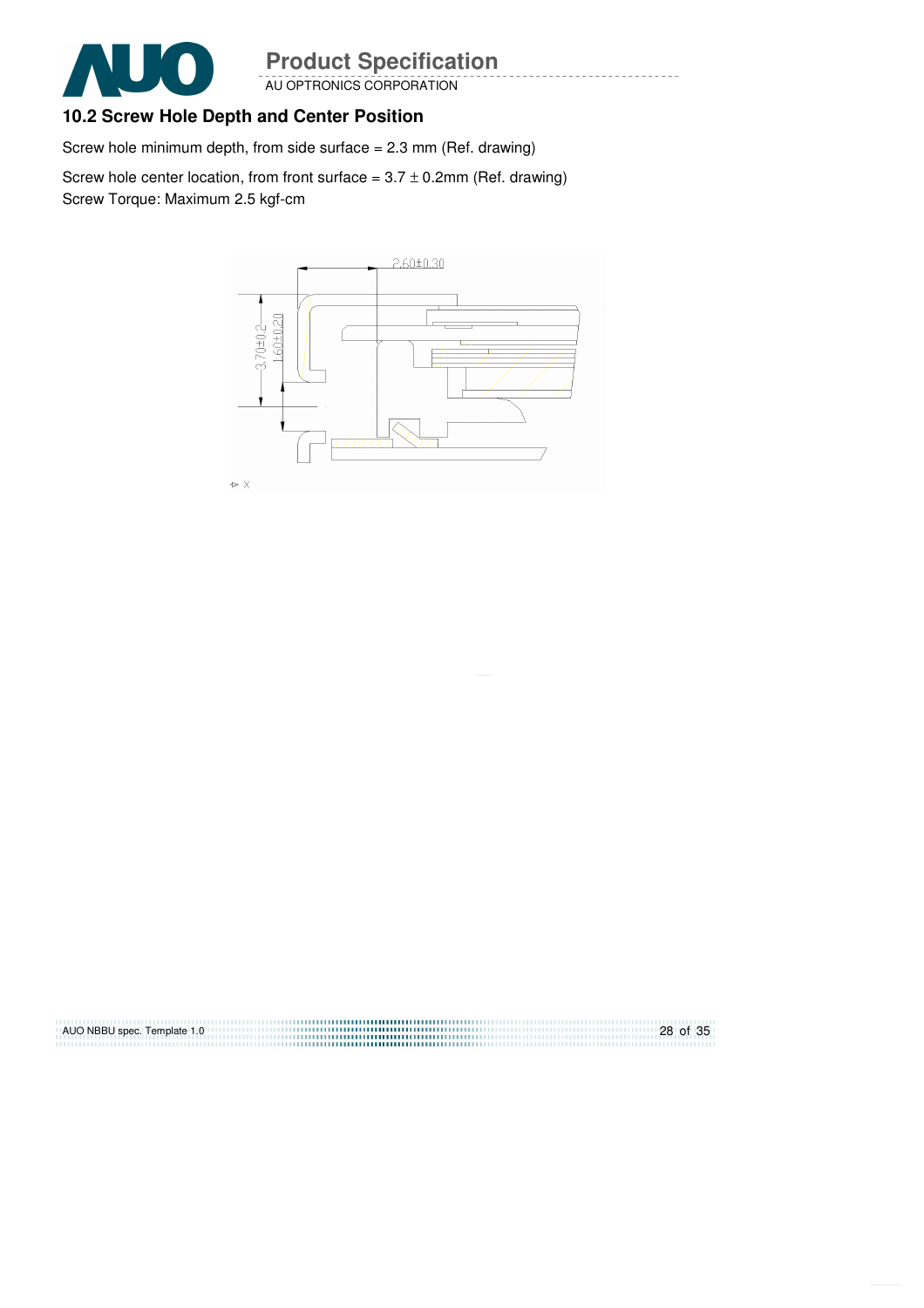

# **11.1 Shipping Label Format**



29 of 35 AUO NBBU spec. Template 1.0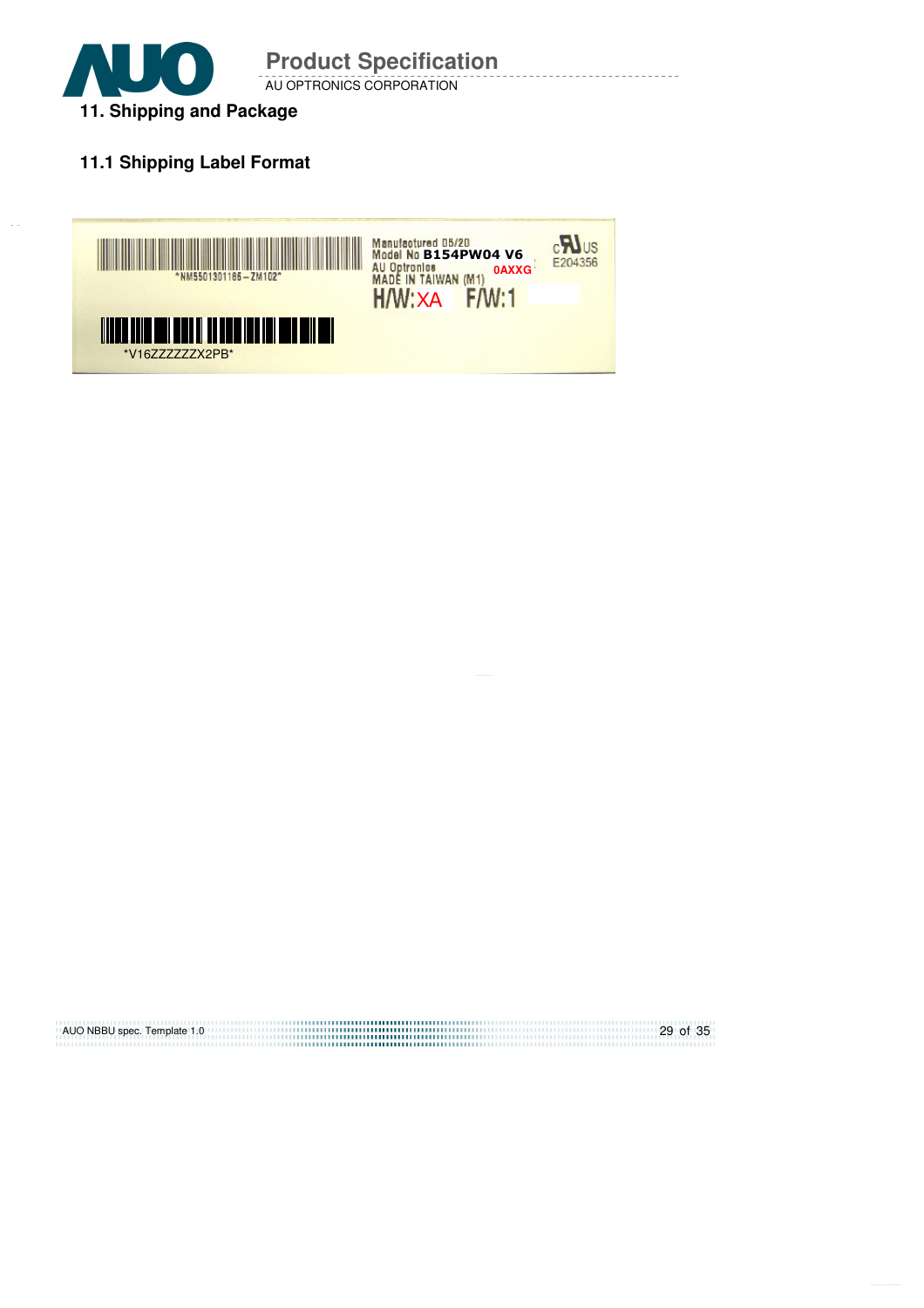

AU OPTRONICS CORPORATION **Product Specification** 

# **11.2 Carton package**

The outside dimension of carton is 455 (L)mm x 380 (W)mm x 355 (H)mm



,,,,,,,,,,,,,,,,,,,,, 30 of 35 AUO NBBU spec. Template 1.0 ,,,,,,,,,,,,,,,,,,,,,,,,,,,,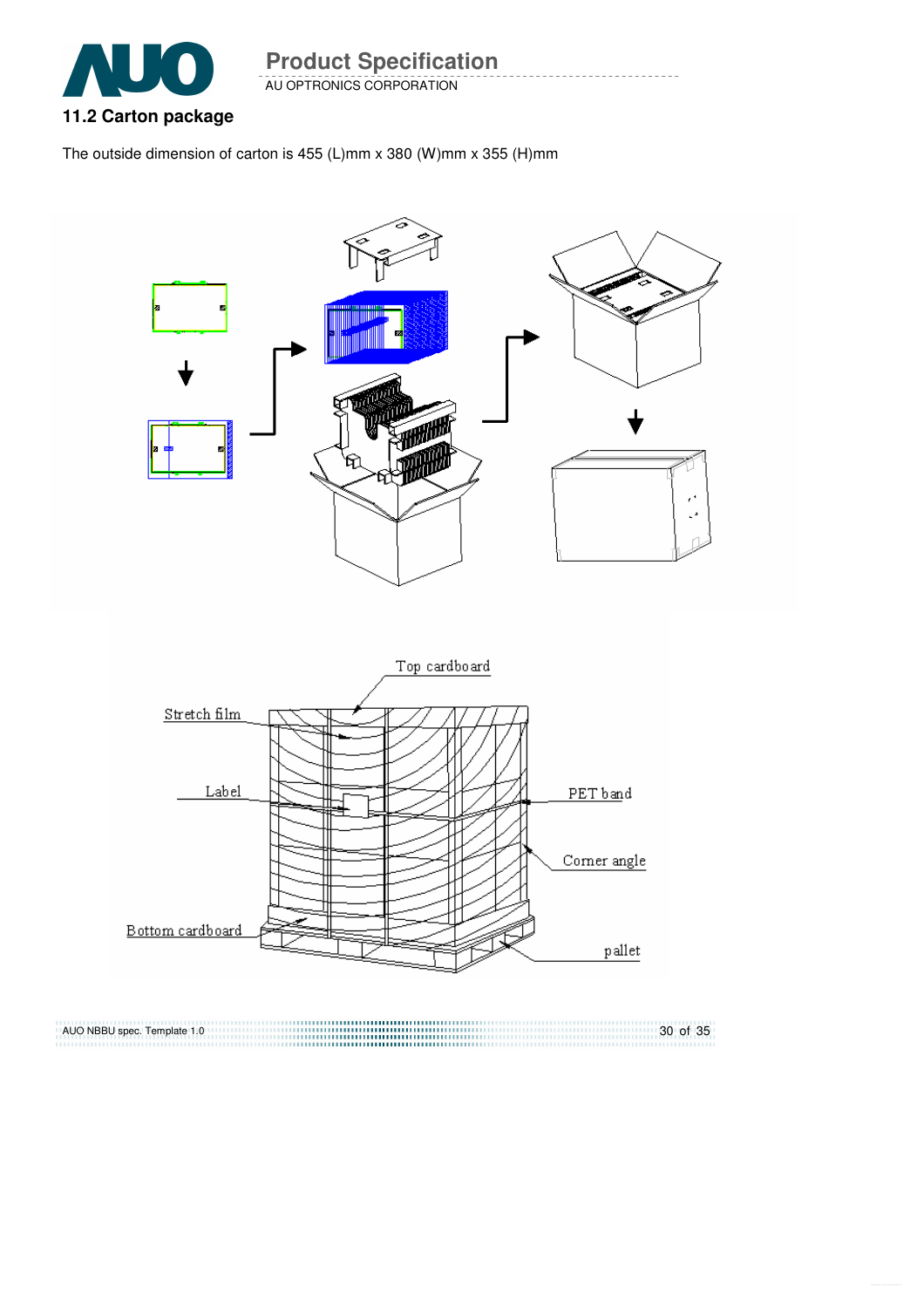

AU OPTRONICS CORPORATION

# **12. Appendix: EDID description**

| <b>Address</b> | <b>FUNCTION</b>             | B154PW04        | Value      | Value                | <b>Note</b>              |
|----------------|-----------------------------|-----------------|------------|----------------------|--------------------------|
| <b>HEX</b>     | <b>Header</b>               | <b>HEX</b>      | <b>BIN</b> | <b>DEC</b>           |                          |
| 00             |                             | 00              | 00000000   | 0                    |                          |
| 01             |                             | FF.             | 11111111   | 255                  |                          |
| 02             |                             | FF.             | 11111111   | 255                  |                          |
| 03             |                             | FF.             | 11111111   | 255                  |                          |
| 04             |                             | FF.             | 11111111   | 255                  |                          |
| 05             |                             | FF.             | 11111111   | 255                  |                          |
| 06             |                             | FF.             | 11111111   | 255                  |                          |
| 07             |                             | 00              | 00000000   | 0                    |                          |
|                | <b>EISA Manuf.</b>          |                 |            |                      |                          |
| 08             | <b>Code LSB</b>             | 06              | 00000110   | 6                    | <b>APP</b>               |
|                | <b>Compressed</b>           |                 |            |                      | 000001(A)10000(P)        |
| 09             | <b>ASCII</b>                | 10              | 00010000   | 16                   | 10000(P)                 |
| 0A             | <b>Product code</b>         | 66              | 01100110   | 102                  | <b>9C66</b>              |
| 0В             | <b>Product code</b>         | 9C              | 10011100   | 156                  | assign product code      |
| 0C             | 32-bit ser $#$              | 01              | 00000001   | $\mathbf{1}$         | unused                   |
| 0D             |                             | 01              | 00000001   | $\mathbf{1}$         |                          |
| 0E             |                             | 01              | 00000001   | $\mathbf{1}$         |                          |
| 0F             |                             | 01              | 00000001   | $\mathbf{1}$         |                          |
|                | Week of                     |                 |            |                      |                          |
| 10             | manufacture                 | 28              | 00101000   | 40                   | $Week = 40$              |
|                | Year of                     |                 |            |                      |                          |
| 11             | manufacture                 | 10 <sup>1</sup> | 00010000   | 16                   | <b>Year=2006</b>         |
|                | <b>EDID Structure</b>       |                 |            |                      |                          |
| 12             | Ver.                        | 01              | 00000001   | 1                    |                          |
| 13             | <b>EDID revision #</b>      | 03              | 00000011   | 3                    |                          |
|                | Video input                 |                 |            |                      |                          |
| 14             | definition                  | 80              | 10000000   | 128                  | <b>Digital Input</b>     |
|                | Max H image                 |                 |            |                      |                          |
| 15             | size                        | 21              | 00100001   | 33                   | <b>33cm</b>              |
|                | Max V image                 |                 |            |                      |                          |
| 16             | size                        | 15              | 00010101   | 21                   | 21cm                     |
| 17             | Display Gamma               | 78              | 01111000   | 120                  | Gamma=2.2                |
|                |                             |                 |            |                      | no DPMS, Active off, RGB |
| 18             | Feature support             | 0A              | 00001010   | $10$                 | color                    |
|                | Red/green low               |                 |            |                      |                          |
| 19             | bits                        | 50              | 01010000   | 80                   |                          |
|                | AUO NBBU spec. Template 1.0 |                 |            | ,,,,,,,,,,,,,,,,,,,, |                          |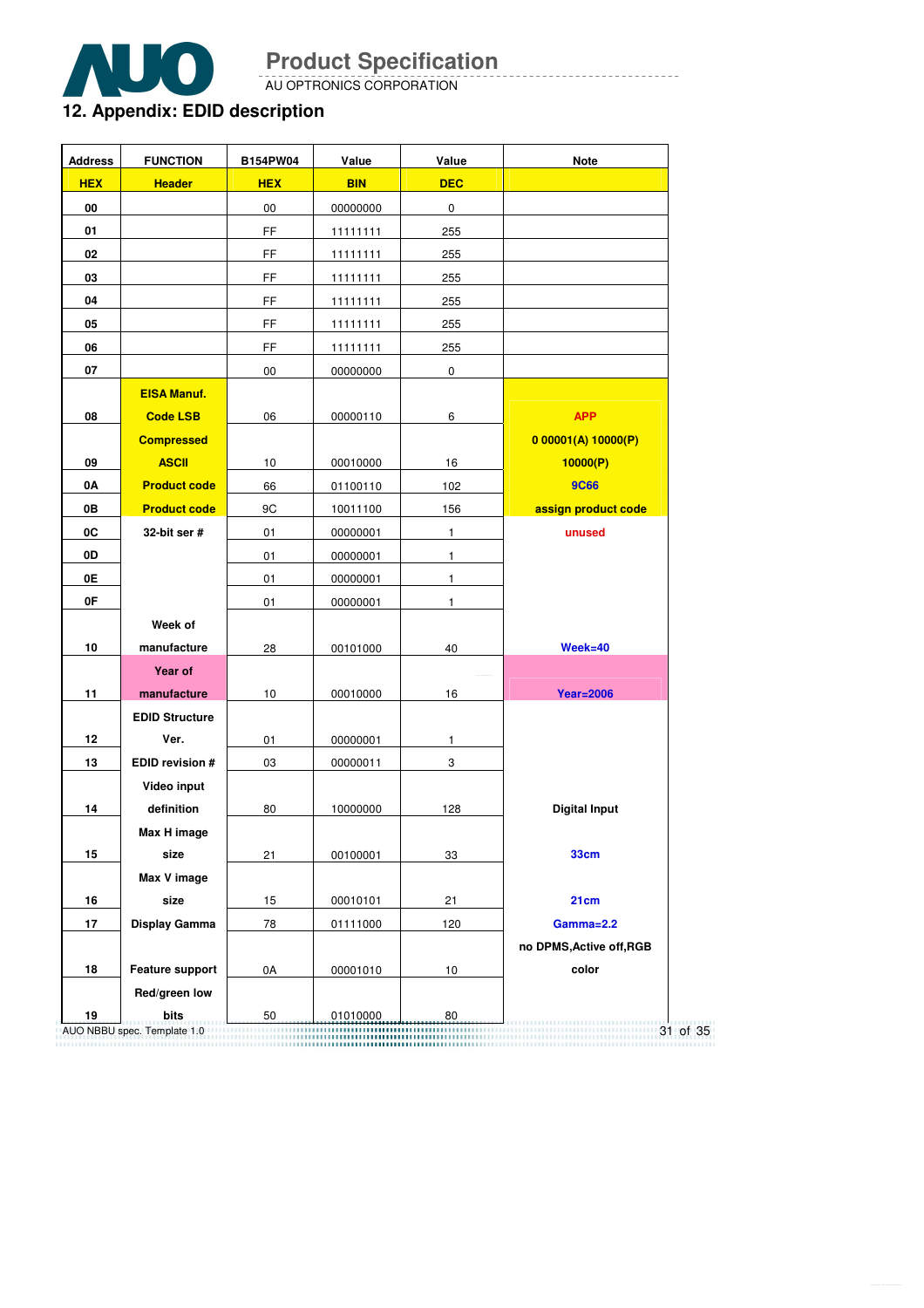--------------------

|    |                        |                | AU OPTRONICS CORPORATION |              |              |
|----|------------------------|----------------|--------------------------|--------------|--------------|
|    | <b>Blue/white low</b>  |                |                          |              |              |
| 1Α | bits                   | C <sub>5</sub> | 11000101                 | 197          |              |
| 1B | Red x/ high bits       | 98             | 10011000                 | 152          | $Rx = 0.595$ |
| 1C | Red y                  | 58             | 01011000                 | 88           | $Ry = 0.345$ |
| 1D | Green x                | 52             | 01010010                 | 82           | $Gx=0.32$    |
| 1E | Green y                | 8E             | 10001110                 | 142          | $Gy = 0.555$ |
| 1F | Blue x                 | 27             | 00100111                 | 39           | $Bx=0.155$   |
| 20 | Blue y                 | 25             | 00100101                 | 37           | By=0.145     |
| 21 | White x                | 50             | 01010000                 | 80           | $Wx = 0.313$ |
| 22 | White y                | 54             | 01010100                 | 84           | $Wy = 0.329$ |
|    | <b>Established</b>     |                |                          |              |              |
| 23 | timing 1               | 00             | 00000000                 | 0            | unused       |
|    | Established            |                |                          |              |              |
| 24 | timing 2               | $00\,$         | 00000000                 | 0            |              |
|    | Manufacturer's         |                |                          |              |              |
| 25 | <b>Timing</b>          | 00             | 00000000                 | $\mathbf 0$  |              |
|    | <b>Standard timing</b> |                |                          |              |              |
| 26 | #1                     | 01             | 00000001                 | $\mathbf{1}$ | unused       |
| 27 |                        | 01             | 00000001                 | $\mathbf{1}$ |              |
|    | <b>Standard timing</b> |                |                          |              |              |
| 28 | #2                     | 01             | 00000001                 | $\mathbf{1}$ |              |
| 29 |                        | 01             | 00000001                 | $\mathbf{1}$ |              |
|    | <b>Standard timing</b> |                |                          |              |              |
| 2A | #3                     | 01             | 00000001                 | $\mathbf{1}$ |              |
| 2B |                        | 01             | 00000001                 | $\mathbf{1}$ |              |
|    | <b>Standard timing</b> |                |                          |              |              |
| 2C | #4                     | 01             | 00000001                 | $\mathbf{1}$ |              |
| 2D |                        | 01             | 00000001                 | 1            |              |
|    | <b>Standard timing</b> |                |                          |              |              |
| 2E | #5                     | 01             | 00000001                 | 1            |              |
| 2F |                        | 01             | 00000001                 | $\mathbf{1}$ |              |
|    | <b>Standard timing</b> |                |                          |              |              |
| 30 | #6                     | 01             | 00000001                 | $\mathbf{1}$ |              |
| 31 |                        | 01             | 00000001                 | $\mathbf{1}$ |              |
|    | <b>Standard timing</b> |                |                          |              |              |
| 32 | #7                     | 01             | 00000001                 | $\mathbf{1}$ |              |
| 33 |                        | 01             | 00000001                 | $\mathbf{1}$ |              |
|    | <b>Standard timing</b> |                |                          |              |              |
| 34 | #8                     | 01             | 00000001                 | 1            |              |
| 35 |                        | 01             | 00000001                 | 1            |              |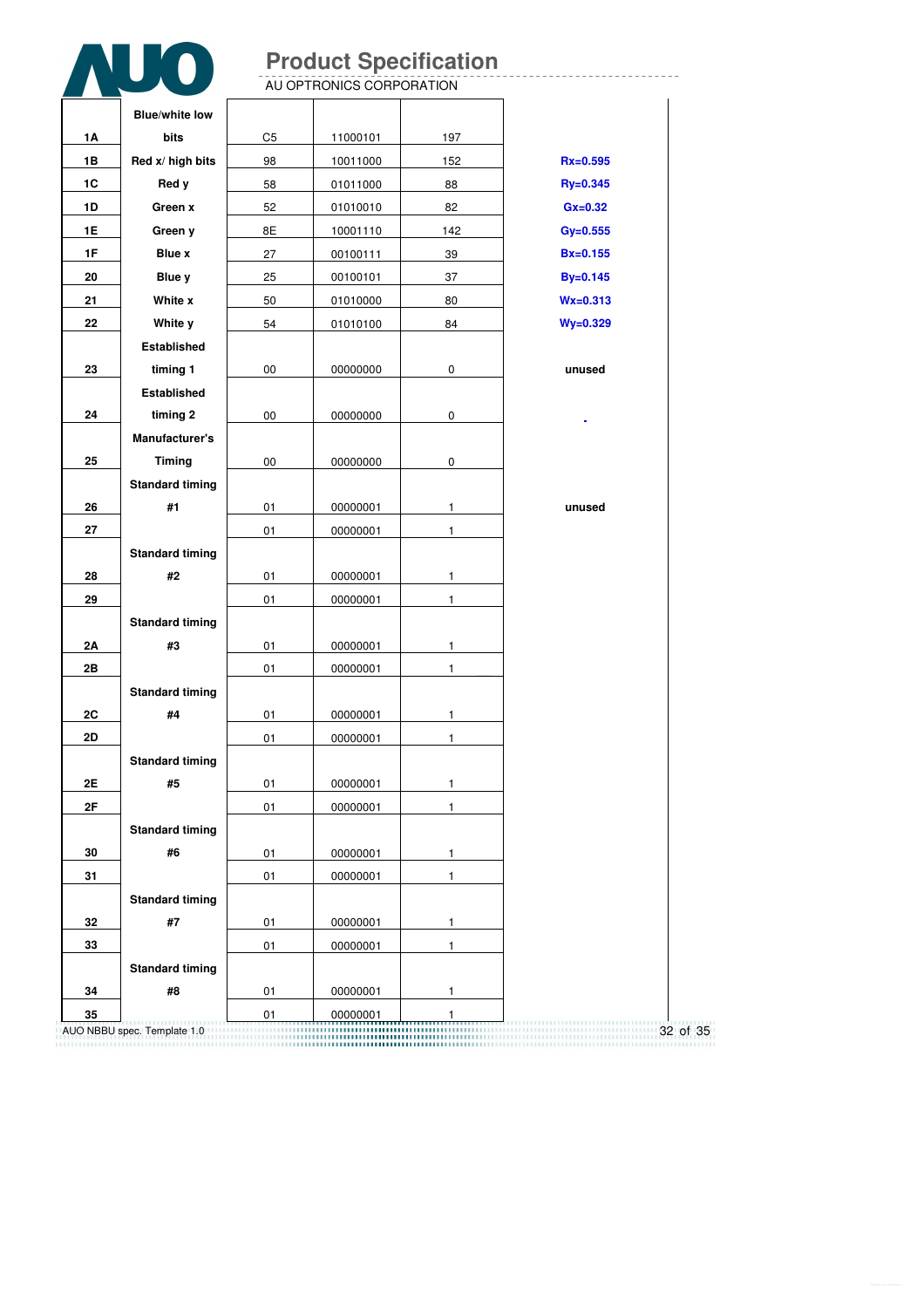|    |                      |                | <b>Product Specification</b><br>AU OPTRONICS CORPORATION |     |                              |
|----|----------------------|----------------|----------------------------------------------------------|-----|------------------------------|
|    |                      |                |                                                          |     |                              |
|    | <b>Pixel</b>         |                |                                                          |     |                              |
|    | Clock/10,000         |                |                                                          |     |                              |
| 36 | (LSB)                | 9E             | 10011110                                                 | 158 | <b>Timing Descriptor #1</b>  |
|    | Pixel                |                |                                                          |     |                              |
|    | Clock/10,000         |                |                                                          |     |                              |
| 37 | (MSB)                | 25             | 00100101                                                 | 37  | Pixel clock=96.3Mhz          |
|    | <b>Horiz. Active</b> |                |                                                          |     |                              |
|    | pixels(Lower 8       |                |                                                          |     |                              |
| 38 | bits)                | A <sub>0</sub> | 10100000                                                 | 160 | Horiz active=1440 pixels     |
|    | Horiz.Blanking       |                |                                                          |     |                              |
| 39 | (Lower 8 bits)       | 40             | 01000000                                                 | 64  | Horiz blanking=320 pixels    |
|    | <b>Horiz. Active</b> |                |                                                          |     |                              |
|    | pixels: Horiz.       |                |                                                          |     |                              |
|    | <b>Blanking</b>      |                |                                                          |     |                              |
| 3Α | (Upper4:4 bits)      | 51             | 01010001                                                 | 81  |                              |
| 3В |                      | 84             | 10000100                                                 | 132 | Vertcal active=900 lines     |
| 3C |                      | 0C             | 00001100                                                 | 12  | Vertical blanking=12 lines   |
|    | Vert. Active         |                |                                                          |     |                              |
|    | pixels:Vert.         |                |                                                          |     |                              |
|    | <b>Blanking</b>      |                |                                                          |     |                              |
| 3D | (Upper4:4 bits)      | 30             | 00110000                                                 | 48  |                              |
|    |                      |                |                                                          |     | Horiz sync. Offset= 64       |
| 3E |                      | 40             | 01000000                                                 | 64  | pixels                       |
|    |                      |                |                                                          |     | Horiz sync. Pulse Width= 32  |
| 3F |                      | 20             | 00100000                                                 | 32  | pixels                       |
|    | Vert. Sync.          |                |                                                          |     |                              |
|    | Offset=xx lines,     |                |                                                          |     | Verti sync. Offset= 3 lines, |
|    | Sync Width=xx        |                |                                                          |     | <b>Sync Width=3 lines</b>    |
| 40 | lines                | 33             | 00110011                                                 | 51  |                              |
|    | Horz. Ver.           |                |                                                          |     |                              |
|    | Sync/Width           |                |                                                          |     |                              |
| 41 | (upper 2 bits)       | 00             | 00000000                                                 | 0   |                              |
|    | Hori. Image size     |                |                                                          |     |                              |
| 42 | (Lower 8 bits)       | 4C             | 01001100                                                 | 76  | Hori image size= 332 mm      |
|    | Vert. Image size     |                |                                                          |     |                              |
| 43 | (Lower 8 bits)       | CF             | 11001111                                                 | 207 | Verti image size= 207 mm     |
|    | Hori. Image          |                |                                                          |     |                              |
|    | size: Vert.          |                |                                                          |     |                              |
|    | Image size           |                |                                                          |     |                              |
| 44 | (Upper 4 bits)       | 10             | 00010000                                                 | 16  |                              |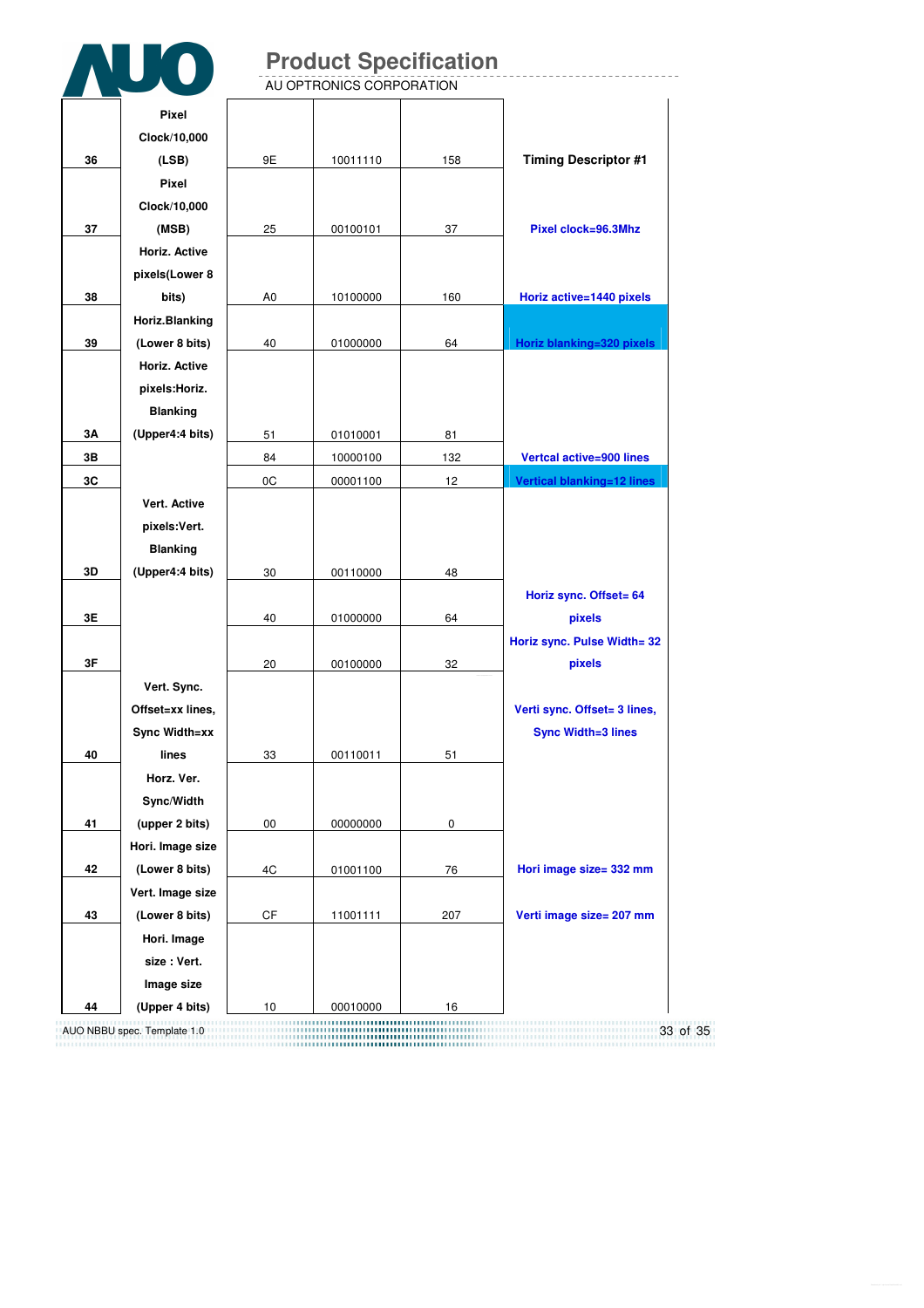|          |                        |          | AU OPTRONICS CORPORATION | <b>Product Specification</b> |                           |
|----------|------------------------|----------|--------------------------|------------------------------|---------------------------|
| 45       |                        | 00       | 00000000                 | 0                            | Horizontal Border = 0     |
| 46       |                        | 00       | 00000000                 | 0                            | Vertical Border = $0$     |
| 47       |                        | 18       | 00011000                 | 24                           |                           |
|          | <b>Detailed</b>        |          |                          |                              |                           |
| 48       | timing/monitor         | 00       | 00000000                 | 0                            |                           |
| 49       | descriptor #2          | 00       | 00000000                 | 0                            |                           |
| 4Α       |                        | 00       | 00000000                 | 0                            |                           |
| 4В       |                        | 01       | 00000001                 | $\mathbf{1}$                 | For                       |
| 4C       | <b>Version</b>         | 00       | 00000000                 | $\overline{0}$               | For                       |
| 4D       | edid signature         | 06       | 00000110                 | $6\overline{6}$              | For                       |
| 4E       | edid signature         | 10       | 00010000                 | 16                           | For                       |
|          | <b>Link Type (LVDS</b> |          |                          |                              |                           |
|          | Link, MSB              |          |                          |                              |                           |
| 4F       | justified)             | 30       | 00110000                 | 48                           | For                       |
|          | <b>Pixel and link</b>  |          |                          |                              |                           |
|          | component              |          |                          |                              |                           |
|          | format (6-bit          |          |                          |                              |                           |
| 50       | panel interface)       | 00       | 00000000                 | $\overline{0}$               | For                       |
|          |                        |          |                          |                              |                           |
|          | <b>Panel features</b>  |          |                          |                              |                           |
| 51       | (No inverter)          | 00       | 00000000                 | $\overline{0}$               | For                       |
| 52       |                        | 00       | 00000000                 | 0                            |                           |
| 53       |                        | 00       | 00000000                 | 0                            |                           |
| 54       |                        | 00       | 00000000                 | 0                            |                           |
| 55       |                        | 00       | 00000000                 | 0                            |                           |
| 56       |                        | 00       | 00000000                 | 0                            |                           |
| 57       |                        | 00       | 00000000                 | 0                            |                           |
| 58       |                        | 0A       | 00001010                 | 10                           |                           |
| 59       |                        | 20       | 00100000                 | 32                           |                           |
|          | Detailed               |          |                          |                              | <b>ASCII Data String:</b> |
| 5Α       | timing/monitor         | 00       | 00000000                 | $\pmb{0}$                    | B154PW04 V0               |
| 5B       | descriptor #3          | 00       | 00000000                 | 0                            |                           |
| 5C       |                        | 00       | 00000000                 | 0                            |                           |
| 5D       |                        | FE.      | 11111110                 | 254                          |                           |
| 5E       |                        | 00       | 00000000                 | $\pmb{0}$                    |                           |
| 5F       |                        | 42       | 01000010                 | 66                           | B                         |
| 60       |                        | 31       | 00110001                 | 49                           | 1                         |
| 61       |                        | 35       | 00110101                 | 53                           | 5                         |
| 62<br>63 |                        | 34<br>50 | 00110100<br>01010000     | 52<br>80                     | 4<br>P                    |

34 of 35 AUO NBBU spec. Template 1.0